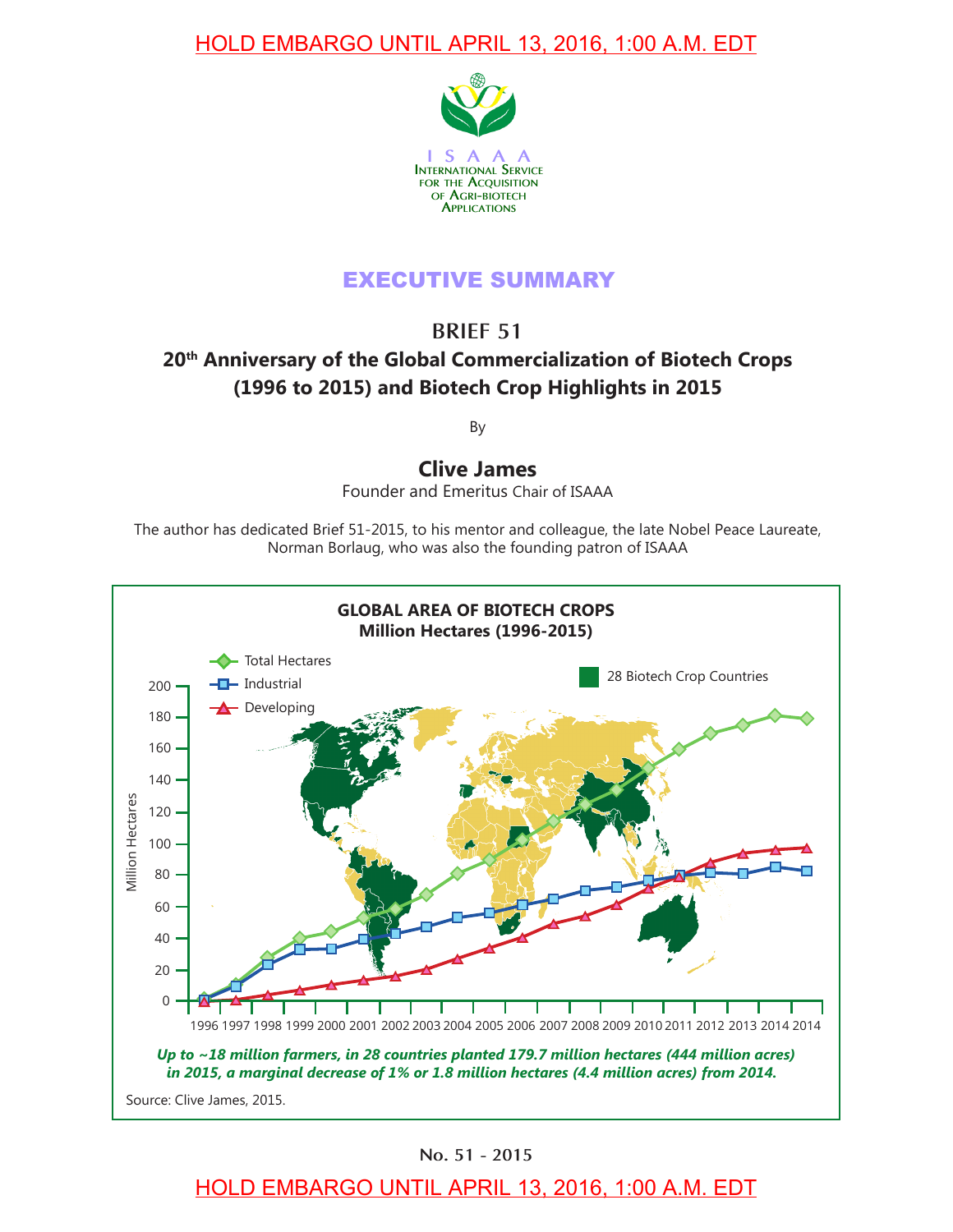#### **AUTHOR'S NOTE:**

Global totals and subtotals of millions of hectares planted with biotech crops have been rounded off to the nearest 100,000 hectares, using both < and > characters; hence in some cases this leads to insignifcant approximations, and there may be minor variances in some fgures, totals, and percentage estimates that do not always add up exactly to 100% because of rounding off. It is also important to note that countries in the Southern Hemisphere plant their crops in the last quarter of the calendar year. The biotech crop areas reported in this publication are planted, not necessarily harvested hectarage in the year stated. Thus, for example, the 2015 information for Argentina, Brazil, Australia, South Africa, and Uruguay is hectares usually planted in the last quarter of 2015 and harvested early in 2016 with some countries like the Philippines having more than one season per year. Thus, for countries of the Southern hemisphere, such as Brazil, Argentina and South Africa the estimates are projections, and thus are always subject to change due to weather, which may increase or decrease actual planted hectares before the end of the planting season when this Brief has to go to press. For Brazil, the winter maize crop (safrinha) planted in the last week of December 2015 and more intensively through January and February 2016 is classifed as a 2015 crop in this Brief consistent with a policy which uses the first date of planting to determine the crop year. In the interest of uniformity, continuity, and comparability, wherever possible ISAAA utilizes the same published data source annually; for example, for Brazil the August biotech reports of Celeres are used; similarly, for the US, the USDA/NASS crop acreage reports published on 30 June annually are used. ISAAA is a not-for-proft organization, sponsored by public and private sector organizations. All biotech crops hectare estimates reported in all ISAAA publications are only counted once, irrespective of how many traits are incorporated in the crops. Importantly, all reported biotech crop hectares are for officially approved and planted products, and do not include unofficial plantings of any biotech crops. At the time when this Brief went to press, the estimates of economic benefts, productivity, land-saving, carbon data and pesticide data were for 1996-2014 (Brookes and Barfoot, 2016), and thus, are under estimates for the 20 year period 1996-2015. Details of the references listed in the Executive Summary are found in the full Brief 51.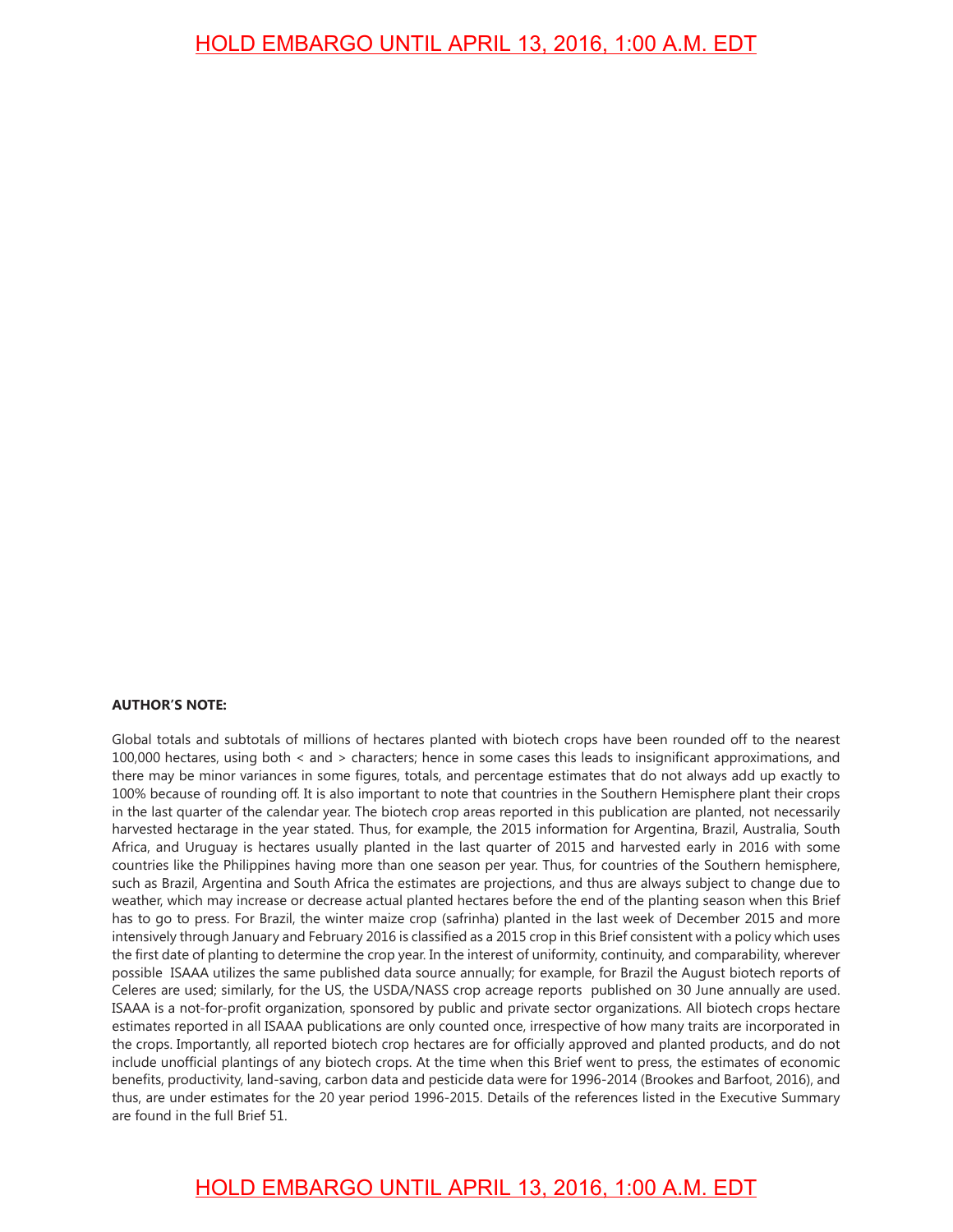# EXECUTIVE SUMMARY

### **BRIEF 51**

# **20th Anniversary of the Global Commercialization of Biotech Crops (1996 to 2015) and Biotech Crop Highlights in 2015**

By

# **Clive James**

Founder and Emeritus Chair of ISAAA

The author has dedicated Brief 51-2015, to his mentor and colleague, the late Nobel Peace Laureate, Norman Borlaug, who was also the founding patron of ISAAA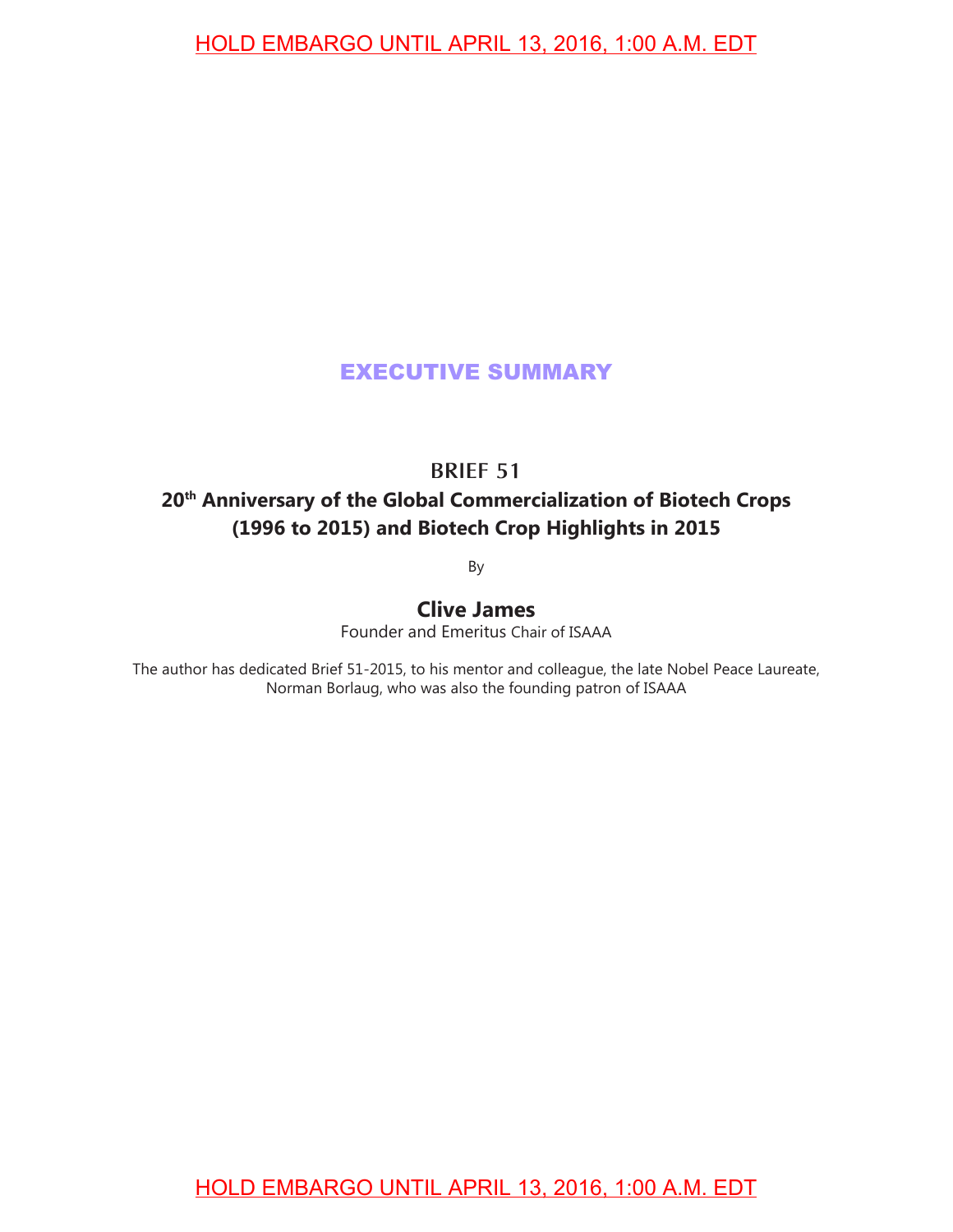ISAAA prepares this Brief and supports its free distribution to developing countries. The objective is to provide information and knowledge to the scientific community and society on biotech/GM crops to facilitate a more informed and transparent discussion regarding their potential role in contributing to global food, feed, fiber and fuel security, and a more sustainable agriculture. The author takes full responsibility for the views expressed in this publication and for any errors of omission or misinterpretation.

- Published by: The International Service for the Acquisition of Agri-biotech Applications (ISAAA).
	- Copyright: ISAAA 2015. All rights reserved. Whereas ISAAA encourages the global sharing of information in Brief 49, no part of this publication may be reproduced in any form or by any means, electronically, mechanically, by photocopying, recording or otherwise without the permission of the copyright owners. Reproduction of this publication, or parts thereof, for educational and non-commercial purposes is encouraged with due acknowledgment, subsequent to permission being granted by ISAAA.
		- Citation: James, Clive. 2015. Global Status of Commercialized Biotech/GM Crops: 2015. *ISAAA Brief* No. 51. ISAAA: Ithaca, NY.
			- ISBN: 978-1-892456-65-6
- Publication Orders: Please contact the ISAAA *SEAsia*Center to acquire a hard copy of the full version of Brief 51. Access to the Executive Summary and the Top Ten Facts at http://www.isaaa.org. The publication is available free of charge to eligible nationals of developing countries.

ISAAA *SEAsia*Center c/o IRRI DAPO Box 7777 Metro Manila, Philippines

Info on ISAAA: For information about ISAAA, please contact the Center nearest you:

ISAAA *Ameri*Center ISAAA *Afri*Center ISAAA *SEAsia*Center 105 Leland Lab PO Box 70, ILRI Campus c/o IRRI Cornell University Old Naivasha Road DAPO Box 7777 Ithaca NY 14853, U.S.A. Uthiru, Nairobi 00605 Metro Manila Kenya **Philippines** 

Electronically: or email to info@isaaa.org

For Executive Summaries of all *ISAAA Briefs,* please visit http://www.isaaa.org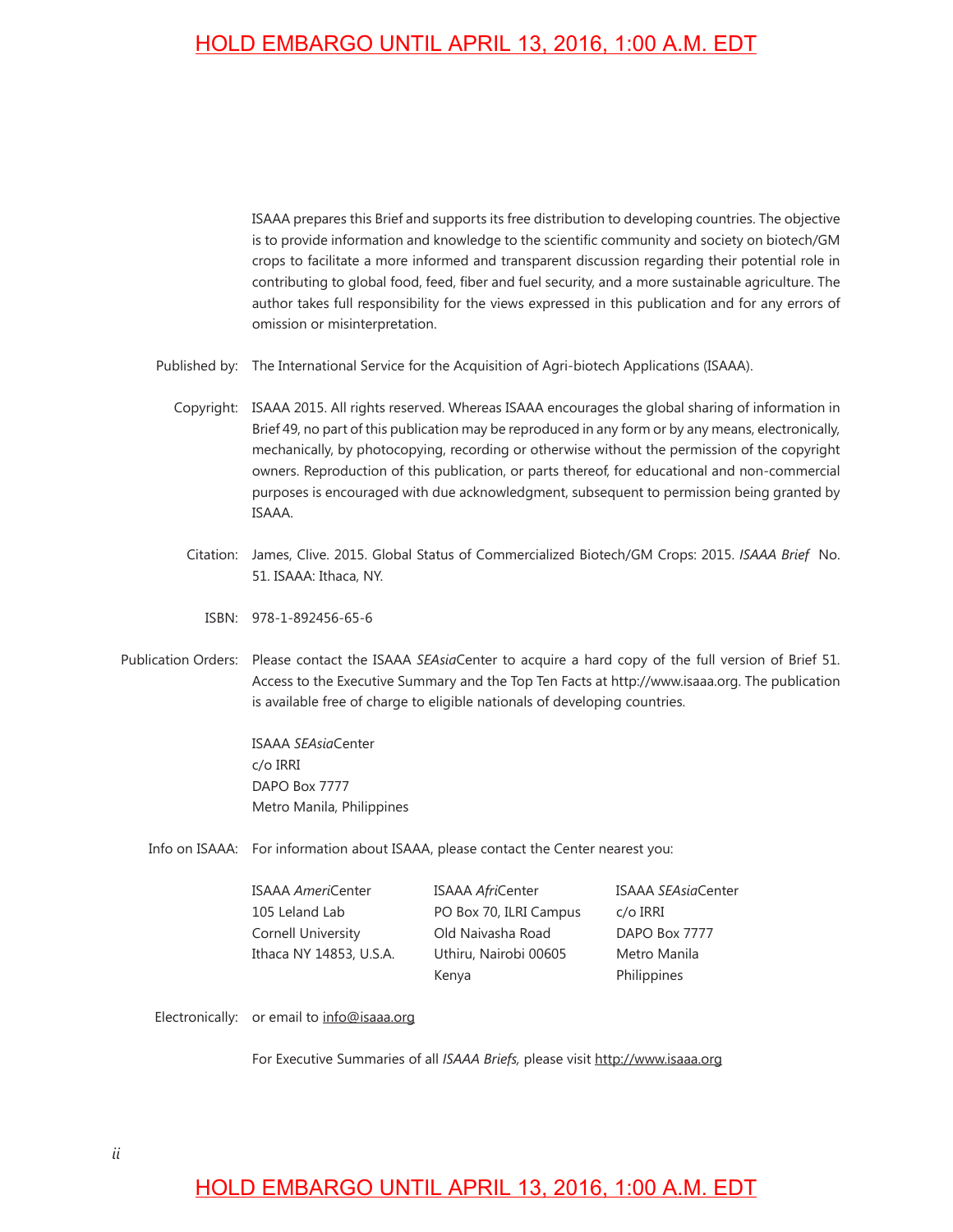#### **EXECUTIVE SUMMARY**

#### **Global Status of Commercialized Biotech/GM Crops: 2015**

#### **Table of Contents**

| <b>Page Number</b>                                                                                                                                                                                                                                                                         |                |  |  |
|--------------------------------------------------------------------------------------------------------------------------------------------------------------------------------------------------------------------------------------------------------------------------------------------|----------------|--|--|
| Introduction                                                                                                                                                                                                                                                                               | 1              |  |  |
| 20th anniversary (1996-2015) of the commercialization of biotech crops                                                                                                                                                                                                                     |                |  |  |
| Global Status of biotech crops in 2015                                                                                                                                                                                                                                                     | 1              |  |  |
| Progress with adoption of biotech crops during the first 20 years                                                                                                                                                                                                                          | 1              |  |  |
| Biotech crops are the fastest adopted crop technology in the world.                                                                                                                                                                                                                        |                |  |  |
| Major developments in the US in 2015                                                                                                                                                                                                                                                       | $\overline{4}$ |  |  |
| The top 5 countries planting biotech crops                                                                                                                                                                                                                                                 | 5              |  |  |
| Up to 28 countries/annum grew biotech crops, in the period 1996 to 2015; Vietnam grew a<br>biotech crop for the first time in 2015.                                                                                                                                                        | 5              |  |  |
| Of the top ten biotech crop countries, listed by hectarage, 8 were developing.                                                                                                                                                                                                             | 6              |  |  |
| Bangladesh, one of the smaller and poorest countries in the world, is an exemplary model of the<br>importance of political will in the adoption of biotech crops.                                                                                                                          | 6              |  |  |
| Up to $\sim$ 18 million farmers benefit from biotech crops in the 20 year period 1996 to 2015 – $\sim$ 90%<br>were small resource-poor farmers.                                                                                                                                            | 6              |  |  |
| For the fourth consecutive year, developing countries planted more biotech crops than industrial<br>countries in 2015.                                                                                                                                                                     | 6              |  |  |
| Increased adoption of biotech drought tolerant maize in the US                                                                                                                                                                                                                             | $\overline{7}$ |  |  |
| A selection of "new" biotech crops, several home-grown, were approved in 2015 and planned<br>for commercialization in 2016 and beyond, in countries other than the US, which is covered<br>earlier in this Executive Summary.                                                              | 7              |  |  |
| Stacked traits occupied 33% of the global 179.7 million hectares, up from 28% in 2014.                                                                                                                                                                                                     | $\overline{7}$ |  |  |
| The 5 lead biotech developing countries in the three continents of the South: Brazil and<br>Argentina in Latin America, India and China in Asia, and South Africa on the continent<br>of Africa, grew almost half (48%) of global biotech crops and represent ~41% of world<br>population. | 8              |  |  |
| Ten Latin American countries benefit from biotech crops.                                                                                                                                                                                                                                   | 8              |  |  |
| Brazil, the global engine of growth for biotech crops is second only to the US in biotech crop<br>hectarage.                                                                                                                                                                               | 8              |  |  |
| Canada decreased hectarage of biotech canola, whereas biotech national hectares in Australia<br>increased due to biotech canola.                                                                                                                                                           | 8              |  |  |
| India sustains its biotech cotton hectarage and becomes #1 cotton producer in the world.                                                                                                                                                                                                   | 9              |  |  |
| Status of Bt cotton and virus resistant papaya in China                                                                                                                                                                                                                                    | 9              |  |  |
| Status in Africa                                                                                                                                                                                                                                                                           | 10             |  |  |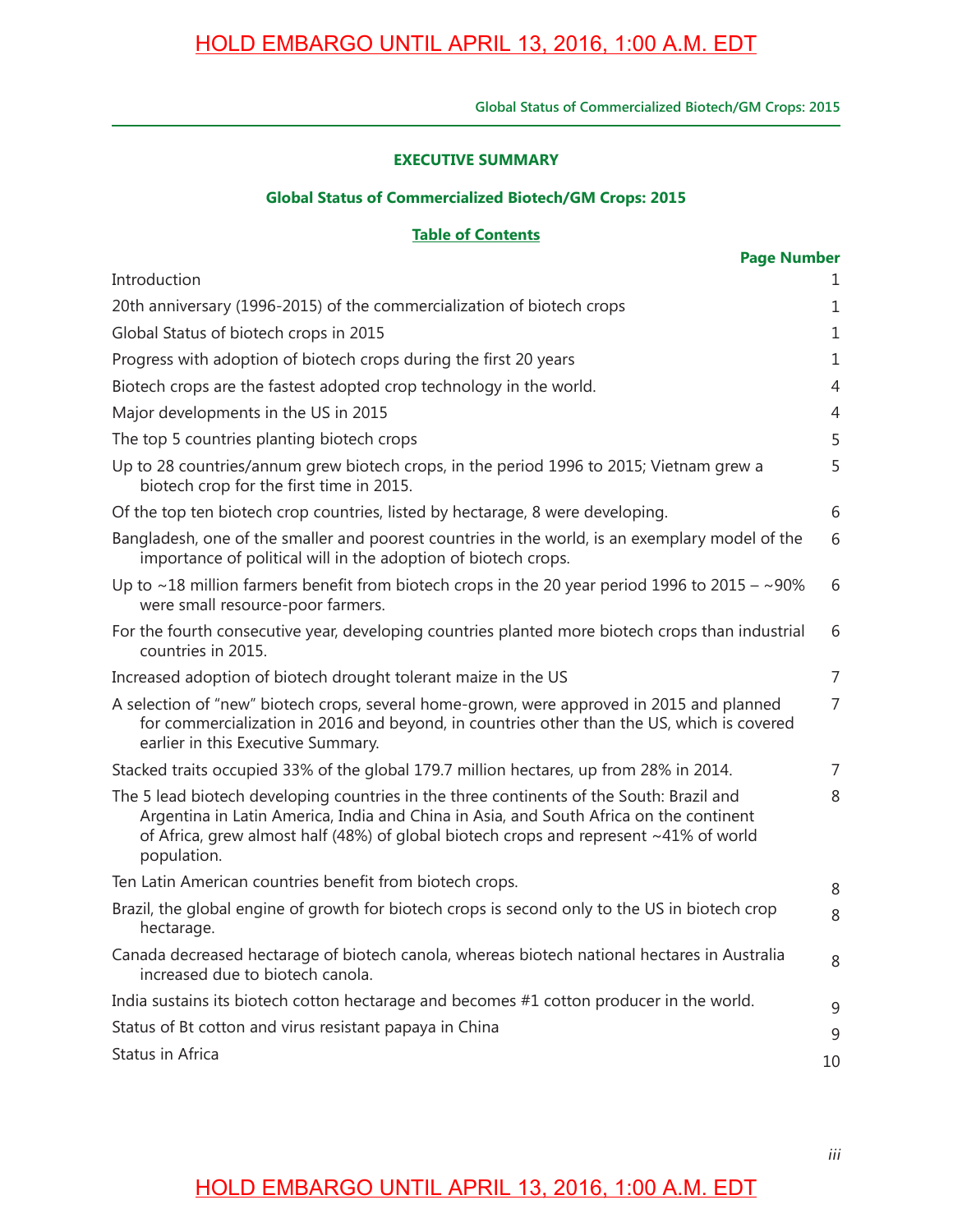#### **Global Status of Commercialized Biotech/GM Crops: 2015**

#### Five EU countries planted 116,870 hectares of biotech Bt maize. Spain was by far the largest adopter, planting 92% of the total Bt maize hectarage in the EU. Status of approved events for biotech crops Global value of biotech seed alone was ~US\$15.3 billion in 2015 The Challenge The enormous challenge of feeding 9.7 billion in 2050 Climate Change: Papal Encyclical and COP 21 in Paris Biotech crops contribution to Food Security, Sustainability, the Environment and Climate Change Regulation of biotech crops Global meta-analysis, confirms significant and multiple benefits Status of Golden Rice New Breeding Technologies (NBT): The critical role of utilizing evolving and promising new biotechnology applications, such as CRISPR, in crop improvement Future Prospects Closing Comments The Way Forward Norman Borlaug's Legacy and Advocacy of Crop Biotechnology Norman Borlaug Quote 10 11 11 11 11 12 12 13 13 13 14 15 16 16 17 17 **Page Number**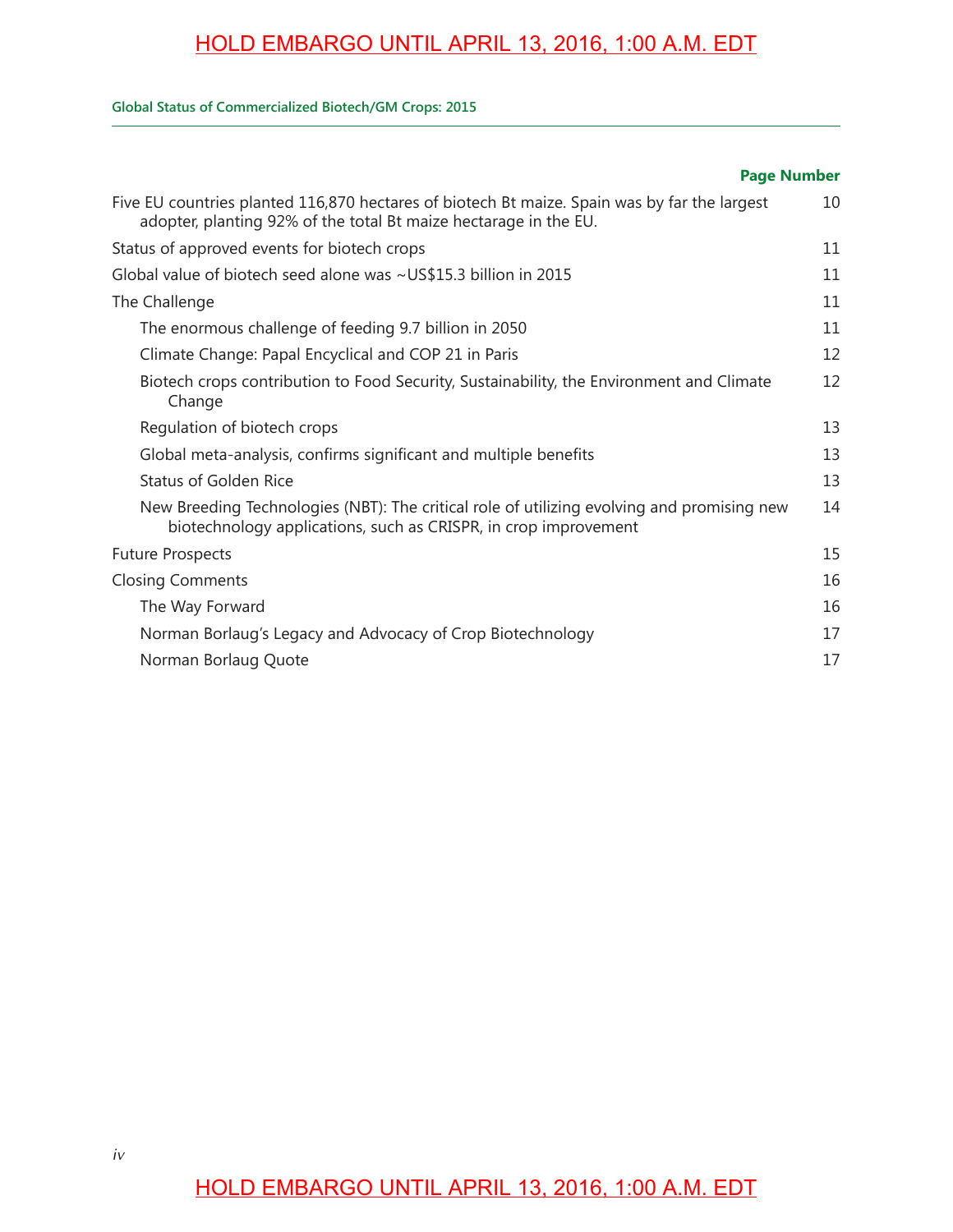### **EXECUTIVE SUMMARY**

### 20<sup>th</sup> Anniversary of the Global Commercialization of Biotech Crops (1996 to 2015) **and Biotech Crop Highlights in 2015**

**By**

### **Clive James, Founder and Emeritus Chair of ISAAA**

#### **Introduction**

This Brief focuses on the 20<sup>th</sup> Anniversary of the global commercialization of biotech crops (1996 to 2015) and biotech crop highlights in 2015. The author of this Brief, Dr. Clive James, has dedicated this Brief to his mentor and colleague, the late Nobel Peace Laureate Norman Borlaug, who was the founding patron of ISAAA. Borlaug was also the greatest advocate for biotechnology/GM crops, credited with saving 1 billion poor people from hunger during the 1960s green revolution that he created and pioneered.

### **20th anniversary (1996-2015) of the commercialization of biotech crops**

2015 marked the 20<sup>th</sup> anniversary (1996-2015) of the commercialization of biotech crops, also known as genetically modifed (GM) or transgenic crops, now more often called "biotech crops", as referred to in this Brief. An unprecedented cumulative hectarage of 2 billion hectares of biotech crops, equivalent to twice the total land mass of China (956 million hectares) or the United States (937 million hectares), were successfully cultivated globally in the 20 year period 1996 to 2015; farmer benefits for the period 1996 to 2015 were estimated at over US\$150 billion. The 2 billion accumulated hectares comprise 1.0 billion hectares of biotech soybean, 0.6 billion hectares of biotech maize, 0.3 billion hectares of biotech cotton and 0.1 billion hectares of biotech canola.

The experience of the frst 20 years of commercialization, 1996 to 2015, has confrmed that the early promise of crop biotechnology has been fulflled. Biotech crops have delivered substantial agronomic, environmental, economic, health and social benefits to farmers and, increasingly, to society at large. The rapid adoption of biotech crops, during the initial 20 years of commercialization, 1996 to 2015, reflects the substantial multiple benefits realized by both large and small farmers in industrial and developing countries, which have grown biotech crops commercially.

#### **Global Status of biotech crops in 2015**

In general, the status of biotech crops in 2015 was variable with several countries, led by Brazil with increasing hectarage, others led by the US with decreasing hectarage, and the balance of countries registering no or negligible year-to-year change, which was relatively low in 2015 and detailed in Table 1 and Figure 1.

### **Progress with adoption of biotech crops during the first 20 years**

Following a remarkable run of 19 years of consecutive yearly growth from 1996 to 2014, the annual global hectarage of biotech crops peaked at 181.5 million in 2014, (see graph on cover page) compared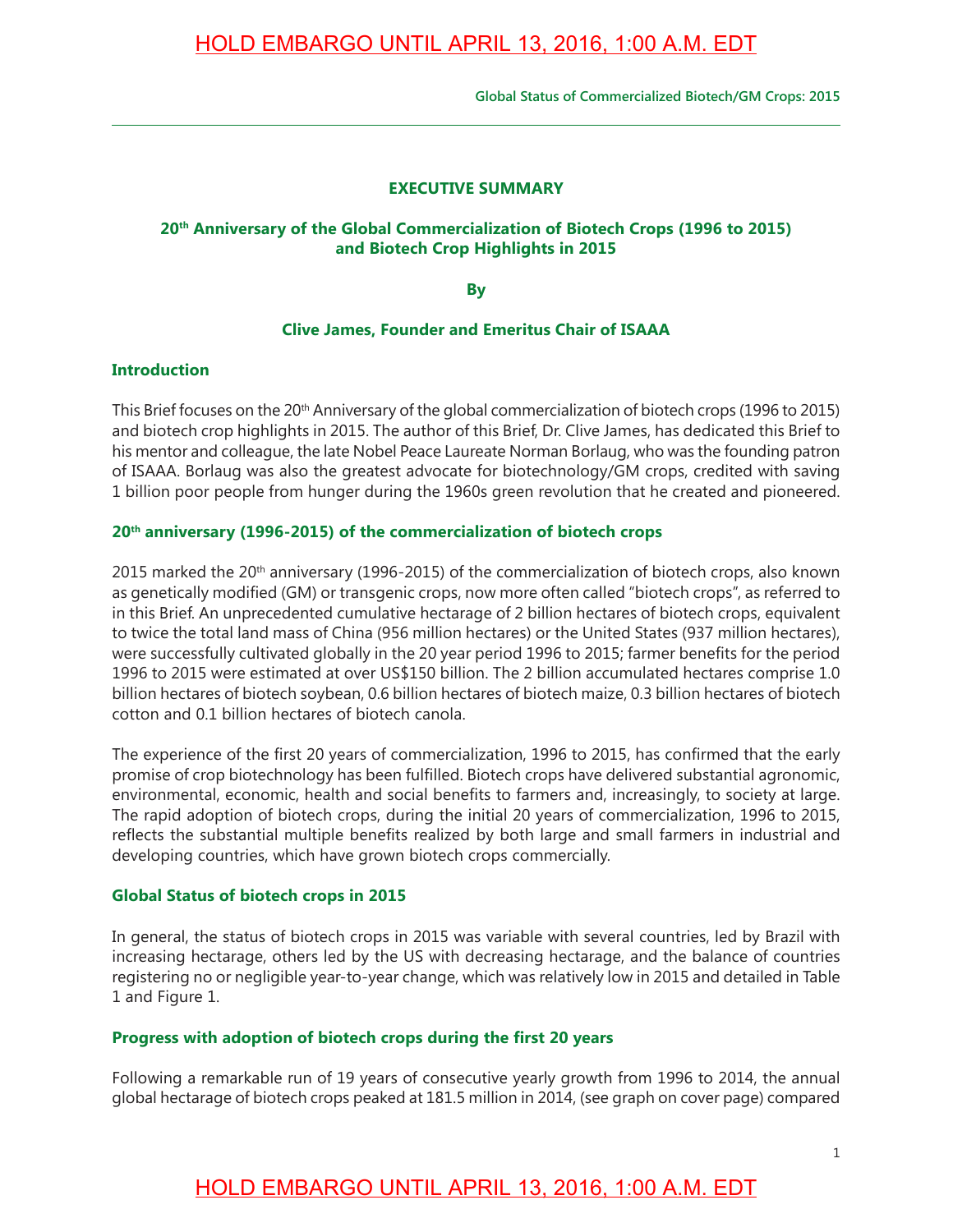**Global Status of Commercialized Biotech/GM Crops: 2015**

| Rank           | <b>Country</b> | Area<br>(million hectares) | <b>Biotech Crops</b>                                                           |
|----------------|----------------|----------------------------|--------------------------------------------------------------------------------|
| 1              | USA*           | 70.9                       | Maize, soybean, cotton, canola, sugar beet, alfalfa, papaya,<br>squash, potato |
| $\overline{2}$ | Brazil*        | 44.2                       | Soybean, maize, cotton                                                         |
| 3              | Argentina*     | 24.5                       | Soybean, maize, cotton                                                         |
| 4              | India*         | 11.6                       | Cotton                                                                         |
| 5              | Canada*        | 11.0                       | Canola, maize, soybean, sugar beet                                             |
| 6              | China*         | 3.7                        | Cotton, papaya, poplar                                                         |
| $\overline{7}$ | Paraguay*      | 3.6                        | Soybean, maize, cotton                                                         |
| 8              | Pakistan*      | 2.9                        | Cotton                                                                         |
| 9              | South Africa*  | 2.3                        | Maize, soybean, cotton                                                         |
| 10             | Uruguay*       | 1.4                        | Soybean, maize                                                                 |
| 11             | Bolivia*       | 1.1                        | Soybean                                                                        |
| 12             | Philippines*   | 0.7                        | Maize                                                                          |
| 13             | Australia*     | 0.7                        | Cotton, canola                                                                 |
| 14             | Burkina Faso*  | 0.4                        | Cotton                                                                         |
| 15             | Myanmar*       | 0.3                        | Cotton                                                                         |
| 16             | Mexico*        | 0.1                        | Cotton, soybean                                                                |
| 17             | Spain*         | 0.1                        | Maize                                                                          |
| 18             | Colombia*      | 0.1                        | Cotton, maize                                                                  |
| 19             | Sudan*         | 0.1                        | Cotton                                                                         |
| 20             | Honduras       | < 0.1                      | Maize                                                                          |
| 21             | Chile          | < 0.1                      | Maize, soybean, canola                                                         |
| 22             | Portugal       | < 0.1                      | Maize                                                                          |
| 23             | Vietnam        | < 0.1                      | Maize                                                                          |
| 24             | Czech Republic | < 0.1                      | Maize                                                                          |
| 25             | Slovakia       | < 0.1                      | Maize                                                                          |
| 26             | Costa Rica     | < 0.1                      | Cotton, soybean                                                                |
| 27             | Bangladesh     | < 0.1                      | Brinjal/Eggplant                                                               |
| 28             | Romania        | < 0.1                      | Maize                                                                          |
|                | <b>Total</b>   | 179.7                      |                                                                                |

#### **Table 1. Global Area of Biotech Crops in 2015: by Country (Million Hectares)\*\***

\* 19 biotech mega-countries growing 50,000 hectares, or more, of biotech crops

\*\* Rounded off to the nearest hundred thousand

Source: Clive James, 2015.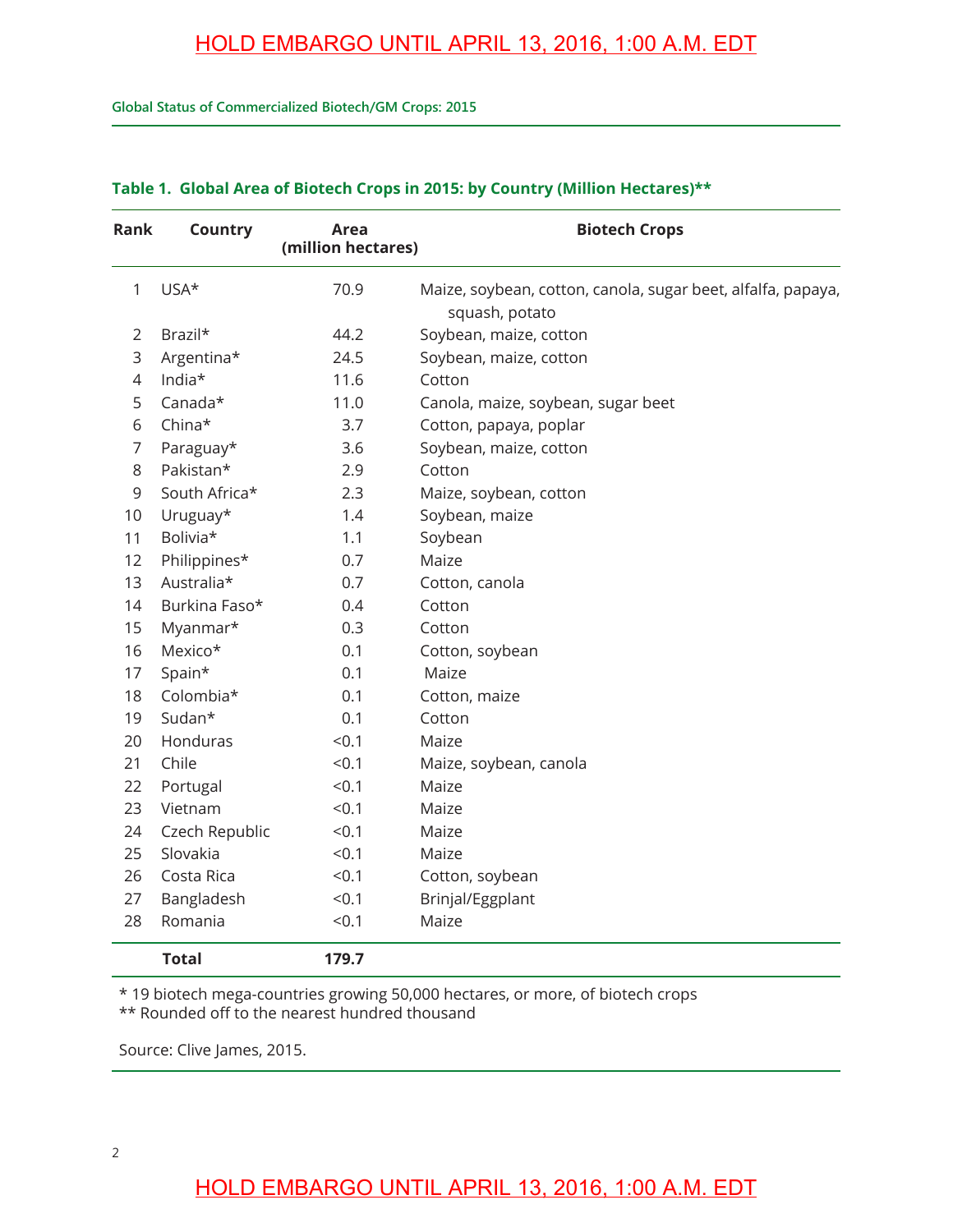**Global Status of Commercialized Biotech/GM Crops: 2015**



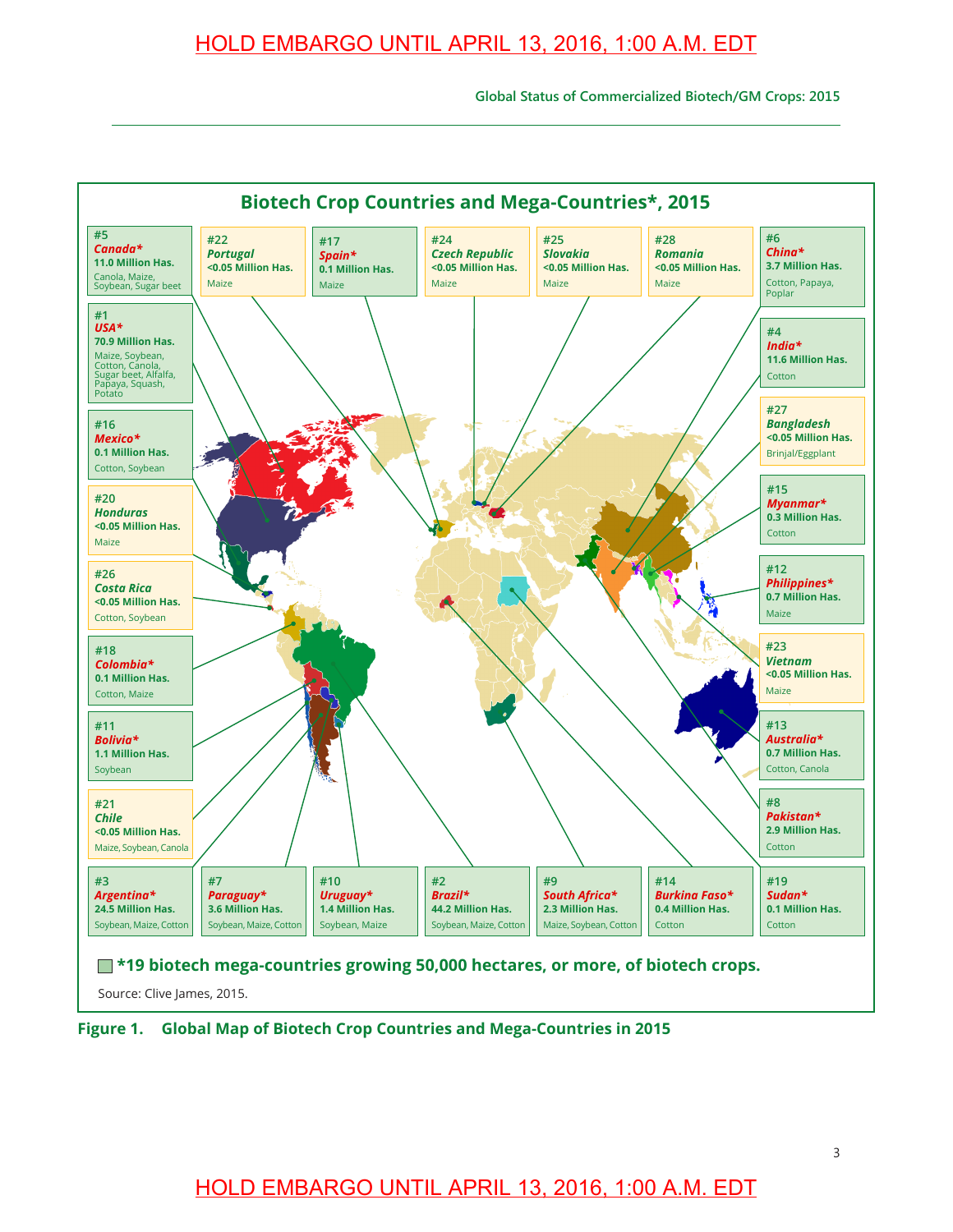with 179.7 million hectares in 2015; this change is equivalent to a net marginal year-to-year change of minus 1% between 2014 and 2015. Annual fuctuations in biotech crop hectarage (both increases and decreases) are infuenced by several factors. In 2015, a principal factor leading to decreased biotech hectarage in some countries was decreased total crop plantings; for example, for maize it was minus 4% and for cotton minus 5%, driven by low prices, with some farmers switching from maize, cotton and canola to a more easily managed crop such as biotech soybean, and also to other less demanding crops like pulses, sunflower, and sorghum. Year-to-year biotech crop hectarage decreases, driven by low prices in 2015, are likely to reverse when crop prices revert to higher levels in the future.

### **Biotech crops are the fastest adopted crop technology in the world.**

The global hectarage of biotech crops has increased 100-fold from 1.7 million hectares in 1996 to 179.7 million hectares in 2015 by up to 17 to 18 million farmers – this makes biotech crops the fastest adopted crop technology in recent times. This impressive adoption rate speaks for itself, in terms of its sustainability, resilience and the signifcant benefts it delivers to both small and large farmers as well as consumers.

### **Major developments in the US in 2015**

Overall, significant progress was made on many fronts in the US in 2015 ranging from: new approvals; new commercialized biotech crops: first time approval of a GM animal food product for human consumption; widespread use of breakthrough new and powerful genome-editing technology, named CRISPR; and some success on labeling.

For GM crop products, Innate™ generation 1, an improved multi-trait potato, developed by Simplot, was first commercialized on 160 hectares in 2015; an improved version, Innate™ 2 was approved in 2015, and has added resistance to the fungal disease, potato late blight, the cause of the Irish famine of 1845, when 1 million people died of hunger. Remarkably, it is still the most important disease of potatoes 150 years after the famine, with annual global losses of US\$7.5 billion. Another global frst was the commercialization of the frst non-transgenic genome-edited crop, SU Canola™, developed by Cibus and grown on 4,000 hectares. Two varieties of Arctic® apples, with less bruising and less browning when sliced were approved for planting in the USA and Canada, with 6 hectares planted in the USA alone in 2015. The first delivery to consumers is planned for next year. The company that developed Arctic® apple, Okanagan Specialty Fruits, from Canada, is applying the same technology to other perishable fruits including peaches, pears and cherries. Okanagan Specialty Fruits was acquired by Intrexon, a USbased synthetic biology company, in 2015. A low lignin alfalfa event, KK179 (HarvXtra™) with higher digestibility and yield (alfalfa is #1 forage crop in the world) was already approved in November 2014 and is a candidate for commercialization in the US in 2016. Hectarage of biotech DroughtGard™ tolerant maize, frst planted in the US in 2013, soared more than 15-fold from 50,000 hectares in 2013 to 275,000 hectares in 2014 and 810,000 hectares in 2015 refecting high farmer acceptance. In December 2015, Dow and DuPont agreed to merge to form DowDuPont, with a view to splitting the new company into three companies focusing on Agriculture, Materials and Specialty Products.

For GM animals, after 20 years of review, in a landmark decision in November 2015, the FDA approved the first GM animal for commercial food production and human consumption- a faster growing GM salmon, which is expected to enter the food chain in the US before 2018; Atlantic salmon normally takes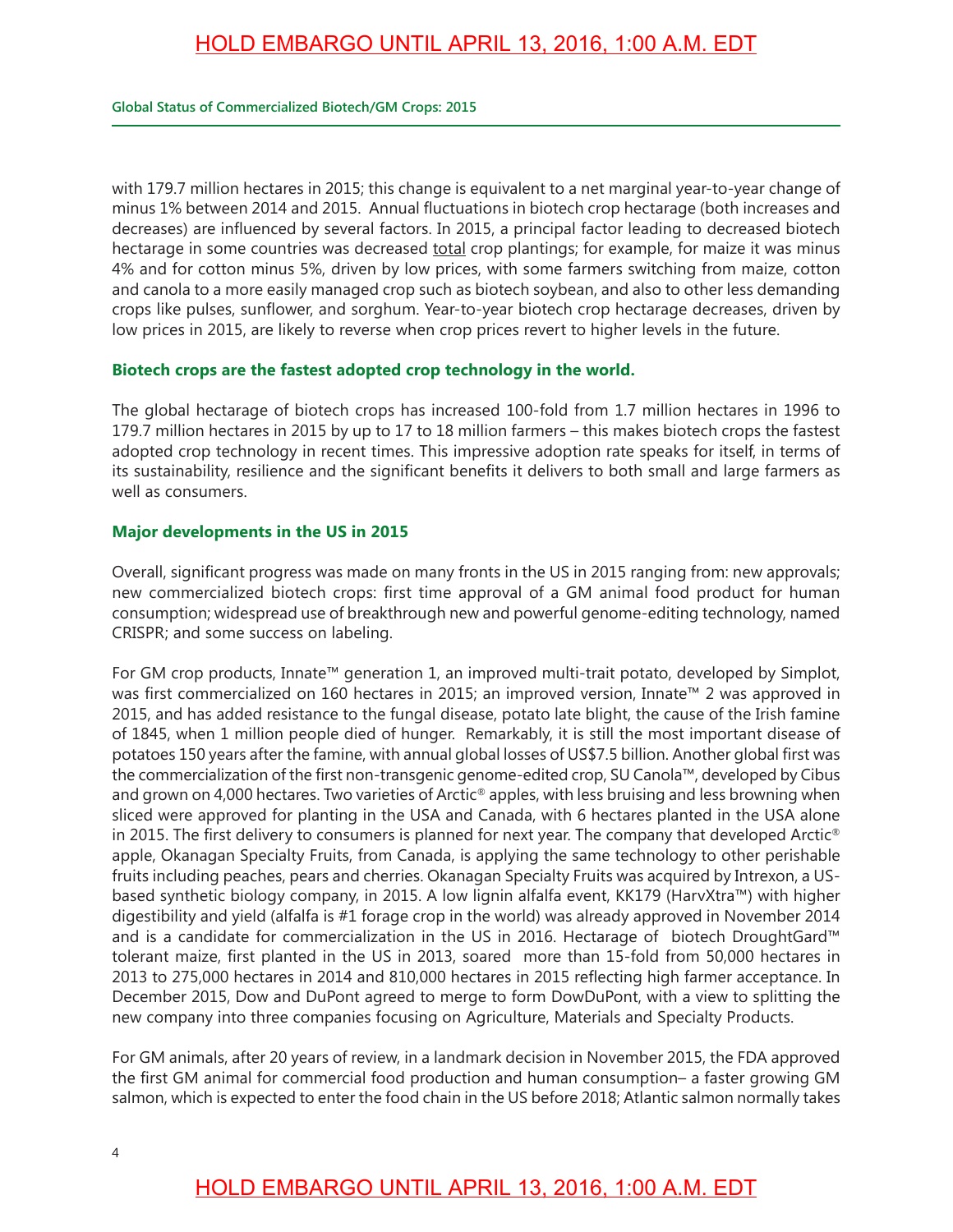#### **Global Status of Commercialized Biotech/GM Crops: 2015**

three years to harvest in fish farms, compared with only 18 months, or half the time, for GM salmon. The GM AquAdvantage salmon was developed by AquaBounty Technologies, which was acquired by the US company Intrexon in 2015. FDA approved a new GM chicken whose eggs will be used to treat a rare but fatal human disease called lysosomal acid lipase deficiency.

The award-winning CRISPR genome-editing technology was selected by Science magazine as the breakthrough technology of 2015. It is being used in many laboratories to develop improved crops and animals. For example, improved soybeans and maize are already being evaluated in greenhouses and, subject to regulation, approval could be commercialized as early as five years from now. Pigs are being developed that are resistant to a deadly viral disease which costs the US pork industry US\$600 million a year.

On labeling, whereas a herculean costly effort has been made by both proponents and opponents of GM crops, with mixed results, signifcant success was achieved by proponents in 2015. Ballots that would require state level labeling in Oregon and Colorado failed in 2014 and similarly ballots in 2015 in California and Washington failed. Perhaps, more importantly, a bill was passed in the House of Representatives in July 2015 that would pre-empt state and local non-GM laws; a similar bill is slated for an imminent hearing in the Senate. In November 2015, FDA rejected a "citizen petition" to require mandatory labelling of GM products. Finally, the food company Chipotle, after announcing that it would eliminate GM products from its menu, and focus solely on non- GM vegetable products sourced locally, is now re-centralizing its vegetable supply after up to 300 people in the US claim they have suffered sickness after consuming Chipotle non-GM locally sourced vegetables.

#### **The top 5 countries planting biotech crops**

The US continued to be the lead country with 70.9 million hectares (39% of global) with over 90% adoption for the principal crops of maize (92% adoption), soybean (94%), and cotton (94%).

Brazil, the second largest grower globally with 44.2 million hectares (reached 25% of global, for the first time in 2015), resumed its important role as the engine of biotech crop growth globally with 2 million hectares more in 2015 than 2014; this compares to minus 2.2 million hectares for the US. This decrease in the US is mainly due to a temporary reduction in total plantings of maize, cotton and canola which are expected to recover when prices of these crops strengthen and total hectarage increases. Notably, Brazil planted the stacked HT/IR soybean on a record 11.9 million hectares (up from 5.2 in 2014) in its third year after the launch. Argentina with 24.5 million hectares retained third place, and was up modestly from 24.3 million hectares in 2014. India ranked fourth, had 11.6 million hectares of Bt cotton (same as 2014), and a resilient 95% adoption rate. Canada was ffth at 11.0 million hectares, with 0.4 million hectares less total canola grown in 2015, but with a continued high rate of biotech adoption at 93%. In 2015, each of the top 5 countries planted more than 10 million hectares providing a broad, solid foundation for future sustained growth.

#### **Up to 28 countries/annum grew biotech crops, in the period 1996 to 2015; Vietnam grew a biotech crop for the frst time in 2015.**

A global total of 17 to 18 million farmers,  $\sim$  90% of which were small farmers, planted biotech crops in 28 countries in 2015 (Table 1 and Figure 1), 20 were developing and only 8 were industrial countries.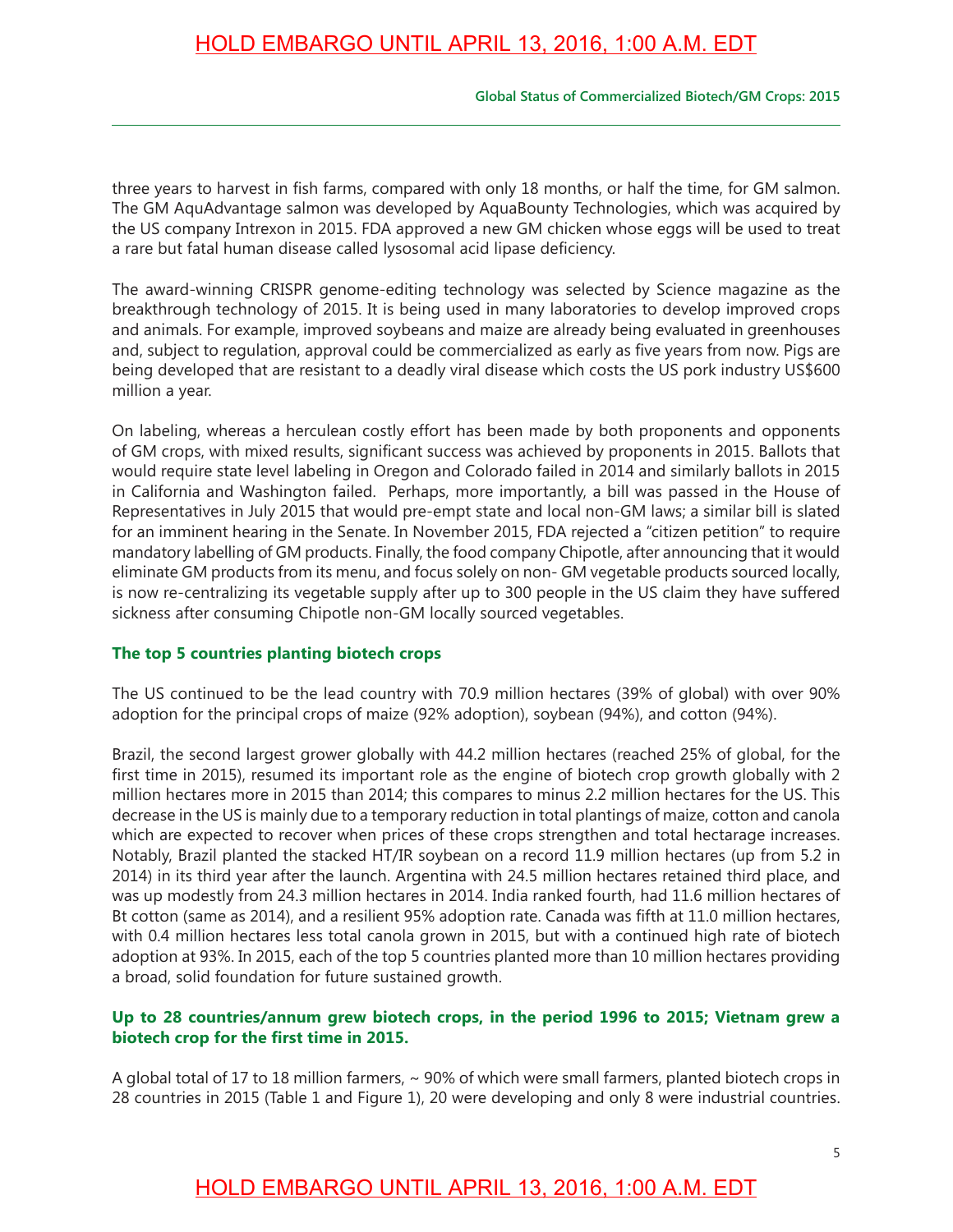#### **Global Status of Commercialized Biotech/GM Crops: 2015**

The 28 countries include Vietnam which commercialized stacked biotech maize in 2015 for the first time. Cuba, which has planted biotech maize for the last two years will resume planting of biotech maize in two years' time when their improved maize hybrids are ready for deployment.

#### **Of the top ten biotech crop countries, listed by hectarage, 8 were developing.**

Each of the top 10 countries, of which 8 were developing, grew more than 1 million hectares providing a broad-based worldwide foundation for continued and diversifed growth in the future. More than half the world's population, ~60% or ~4 billion people, live in the 28 countries which planted biotech crops in 2015.

#### **Bangladesh, one of the smaller and poorest countries in the world, is an exemplary model of the importance of political will in the adoption of biotech crops.**

Bangladesh, a small poor country with 150 million people, doubled the commercial hectarage of the prized vegetable Bt brinjal/eggplant; it was grown by 250 small farmers on 25 hectares in 2015 compared with 120 farmers on 12 hectares in 2014. Importantly, seed is now being multiplied to meet the growing needs of substantially more farmers in 2016. Success with Bt brinjal has led Bangladesh to prioritize the field testing of a new late blight resistant potato (an important crop occupying  $\sim 0.5$ ) million hectares in Bangladesh) which could be approved as early as 2017; potato is the fourth most important food staple globally and can contribute to food security in countries like China (6 million hectares of potato), India (2 million) and the EU (~2 million). Given the importance of the large cotton/ textile industry in Bangladesh, Bt cotton is being evaluated in field trials as well as Golden Rice, which could address the prevalent Vitamin A deficiency in the country. This feat of promoting home-grown biotech crops through public/private partnerships, PPP, is very effective but could not have been achieved without strong Government support and **political will**, particularly from the Minister of Agriculture, the Honorable Matia Chowdhury – the experience of Bangladesh is exemplary for small poor countries.

#### **Up to ~18 million farmers beneft from biotech crops in the 20 year period 1996 to 2015 – ~90% were small resource-poor farmers.**

In the period 1996 to 2015, up to approximately 18 million farmers, grew biotech crops annually – remarkably, about 90%, or 16.5 million, were risk-averse small, poor farmers in developing countries. The latest economic data available for the period 1996 to 2014 indicates that farmers in China gained US\$17.5 billion and in India US\$18.3 billion. In addition to economic gains, farmers benefted enormously from at least a 50% reduction in the number of insecticide applications, thereby reducing farmer exposure to insecticides, and importantly contributed to a more sustainable environment and better quality of life.

#### **For the fourth consecutive year, developing countries planted more biotech crops than industrial countries in 2015.**

In 2015, Latin American, Asian and African farmers collectively grew 97.1 million hectares or 54% of the global 179.7 million biotech hectares (versus 53% in 2014) compared with industrial countries at 82.6 million hectares or 46% (versus 47% in 2014), equivalent to a gap of 14.5 million hectares in favor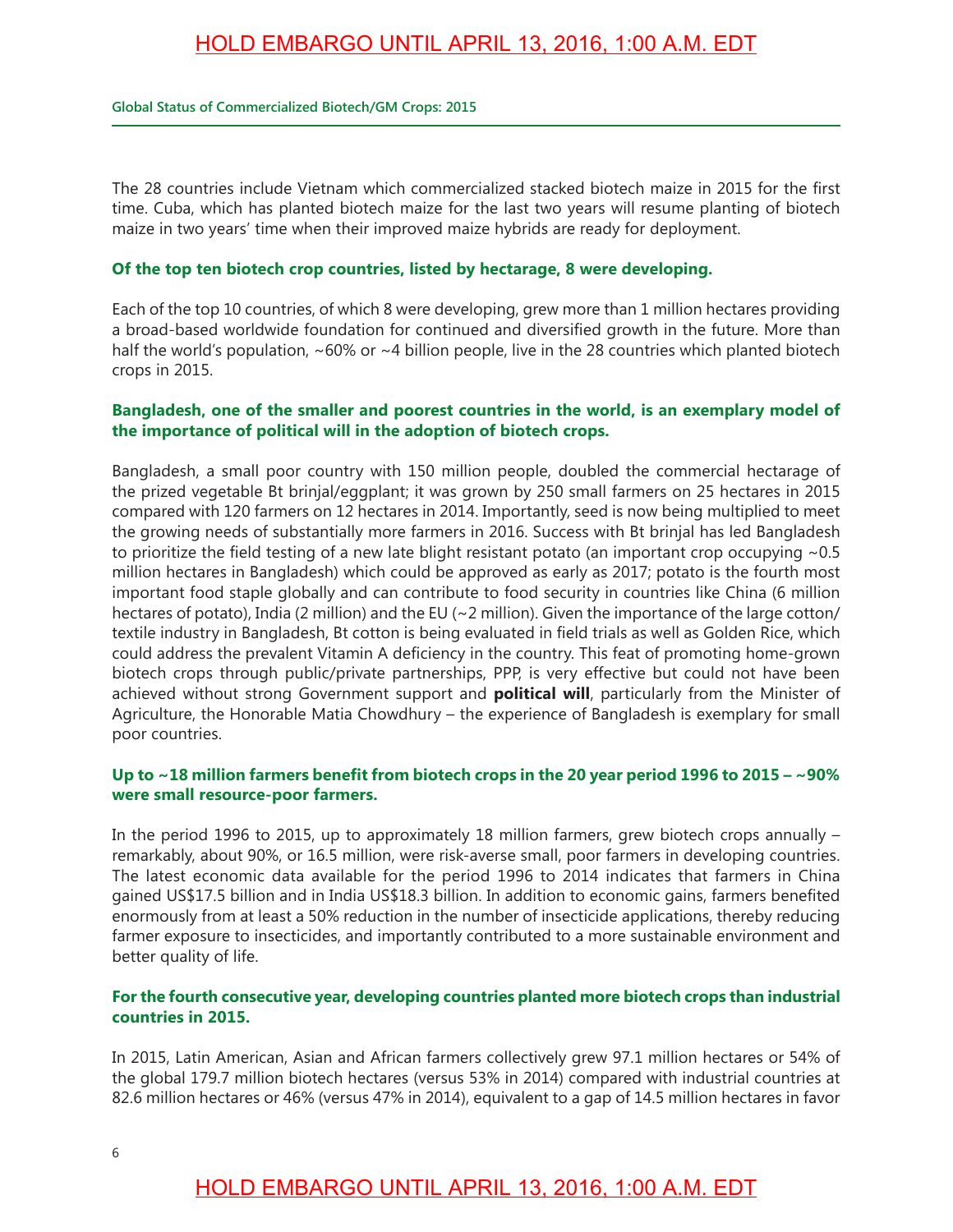#### **Global Status of Commercialized Biotech/GM Crops: 2015**

of developing countries. The higher hectarage in developing countries is contrary to the prediction of critics who, prior to the commercialization of the technology in 1996, prematurely declared that biotech crops were only for industrial countries and would never be accepted and adopted by developing countries, particularly small poor farmers.

During the period 1996-2014, total cumulative economic benefits were US\$150 billion: industrial countries at US\$74.1 billion compared to US\$76.2 billion generated by developing countries. In 2014, developing countries had 46.5% equivalent to US\$8.3 billion of the total US\$17.8 billion gain, with industrial countries at US\$9.5 billion (Brookes and Barfoot, 2016).

#### **Increased adoption of biotech drought tolerant maize in the US**

Biotech DroughtGard™ tolerant maize, frst planted in the US in 2013, increased more than 15-fold from 50,000 hectares in 2013 to 275,000 hectares in 2014 and 810,000 hectares in 2015, refecting high farmer acceptance at 3-fold year-to year-between 2014 and 2015. The same event, MON 87460, was donated by Monsanto to the public-private partnership, Water Efficient Maize for Africa (WEMA) aimed at delivering biotech drought tolerant maize to selected countries in Africa by 2017. Biotech drought tolerance is an extremely important goal given that droughts will likely become more severe and more frequent, as climate change impacts crop productivity, agriculture and society. Notably, the conventional drought tolerant maize has been distributed in South Africa in 2014 which is hoped to facilitate acceptance of the biotech drought tolerant maize DroughtGard™ (MON 87460) which was approved for commercialization in June 2015, and expected to be available to farmers in 2017.

#### **A selection of "new" biotech crops, several home-grown, were approved in 2015 and planned for commercialization in 2016 and beyond, in countries other than the US, which is covered earlier in this Executive Summary.**

In Argentina, two home- grown products were approved – a drought tolerant soybean and a virusresistant potato. In Brazil, approval was gained for cultivation of a 20% higher yielding home-grown eucalyptus, developed by FuturaGene/Suzano, plus commercialization of two home-grown crop products in 2016 – a virus resistant bean and a new herbicide tolerant soybean. In Myanmar, a new Bt cotton variety Ngwe-chi-9 was commercialized in 2015. In Canada, there was approval of a higher quality non-browning apple. Note, the important shift towards more food crops – current biotech food crops include white maize in South Africa, sugar beet and sweet corn in the US and Canada; papaya, squash, potato and apple in the US; papaya in China; and Bt eggplant in Bangladesh.

#### **Stacked traits occupied 33% of the global 179.7 million hectares, up from 28% in 2014.**

Stacked traits are favored by farmers in all countries for all crops. Stacked traits increased from 51.4 million hectares in 2014 to 58.5 million hectares in 2015 – an increase of 7.1 million hectares equivalent to a 14% increase. The substantial shift to stacked traits was largely due to an increase in Bt/HT soybean with 12.9 million hectares principally planted in Brazil, and to a lesser extent by its neighbors, Argentina, Paraguay and Uruguay. Stacked traits continued to be an important and growing feature of biotech crops – 14 countries planted biotech crops with two or more traits in 2015, of which 11 were developing countries. Vietnam planted a stacked biotech Bt/HT maize as its first biotech crop in 2015.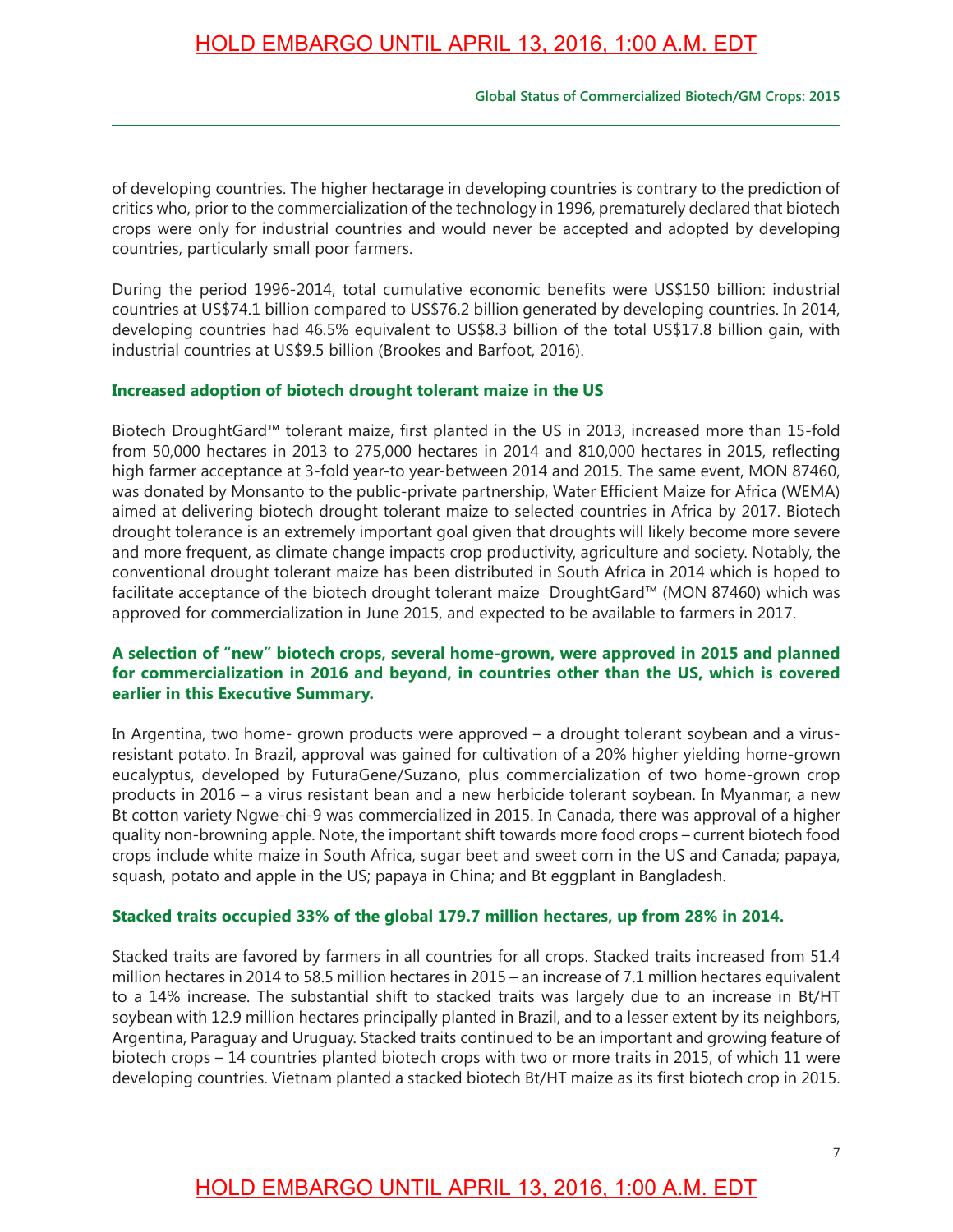**Global Status of Commercialized Biotech/GM Crops: 2015**

### **The 5 lead biotech developing countries in the three continents of the South: Brazil and Argentina in Latin America, India and China in Asia, and South Africa on the continent of Africa, grew almost half (48%) of global biotech crops and represent ~41% of world population.**

The five lead developing countries in biotech crops in the three continents of the South are India and China in Asia, Brazil and Argentina in Latin America, and South Africa on the continent of Africa. They collectively grew 86.3 million hectares (48% of global) and together represent ~41% of the global population of 7.3 billion, which could reach ~11.0 billion, or more, by the turn of the century in 2100. Remarkably, the population in Africa alone could escalate from ~1.2 billion today (~16% of global) to a possible high of 4.4 billion (~39% of global) by the end of this century in 2100. On a hectarage basis, of the 28 countries that planted biotech crops in 2015, 87% of the hectarage was in the Americas, 11% in Asia, 2% in Africa and <1% in Europe.

#### **Ten Latin American countries beneft from biotech crops.**

It is noteworthy, that there are now 10 countries in Latin America which beneft from the extensive adoption of biotech crops. Listed in descending order of hectarage, they are Brazil, Argentina, Paraguay, Uruguay, Bolivia, Mexico, Colombia, Honduras, Chile, and Costa Rica, with Cuba planning to resume planting in two years pending availability of their home-grown maize hybrids.

### **Brazil, the global engine of growth for biotech crops is second only to the US in biotech crop hectarage.**

In 2015, Brazil ranked second only to the USA in biotech crop hectarage in the world with 44.2 million hectares (up from 42.2 million in 2014); the increase in 2015 was 2 million hectares equivalent to a growth rate of 5%. For the last six years, Brazil was the engine of growth globally. In 2015, Brazil grew 25% (2% more than in 2014) of the global hectarage of 179.7 million hectares. In the long term, Brazil is expected to close the gap with the US which has an efficient and science-based approval system that facilitates fast adoption. In 2015, Brazil commercially planted, for the third year, the stacked soybean with insect resistance and herbicide tolerance on 11.9 million hectares, up substantially (five-fold increase) from 2.3 million hectares in 2013 and 5.2 million hectares in 2014. In Brazil, approval was gained by FuturaGene /Suzano for cultivation of a 20% higher-yielding home-grown biotech eucalyptus, plus commercialization of two home-grown crop products in 2016 – a virus resistant bean and a new herbicide tolerant soybean.

#### **Canada decreased hectarage of biotech canola, whereas biotech national hectares in Australia increased due to biotech canola.**

Canada retained its ffth place in world ranking of biotech crops with biotech crop hectarage of 11.0 million hectares compared with 11.6 million hectares in 2014 –  $a \sim 5\%$  decrease, largely due to a decrease in hectarage of total canola and driven by low canola prices. The decrease in canola hectares in 2015 is expected to reverse when prices of canola increase, and become more competitive versus other crops. Australia grew 658,000 hectares of biotech crops in 2015 compared to 542,000 hectares in 2014, a 21% increase. This comprises 214,000 hectares cotton, a 7% increase from 200,000 hectares in 2014; and 444,000 hectares biotech canola, a 30% increase from 342,000 hectares in 2014. Notably, biotech cotton adoption remains at ~100% of all cotton grown in Australia and ~99% of it featured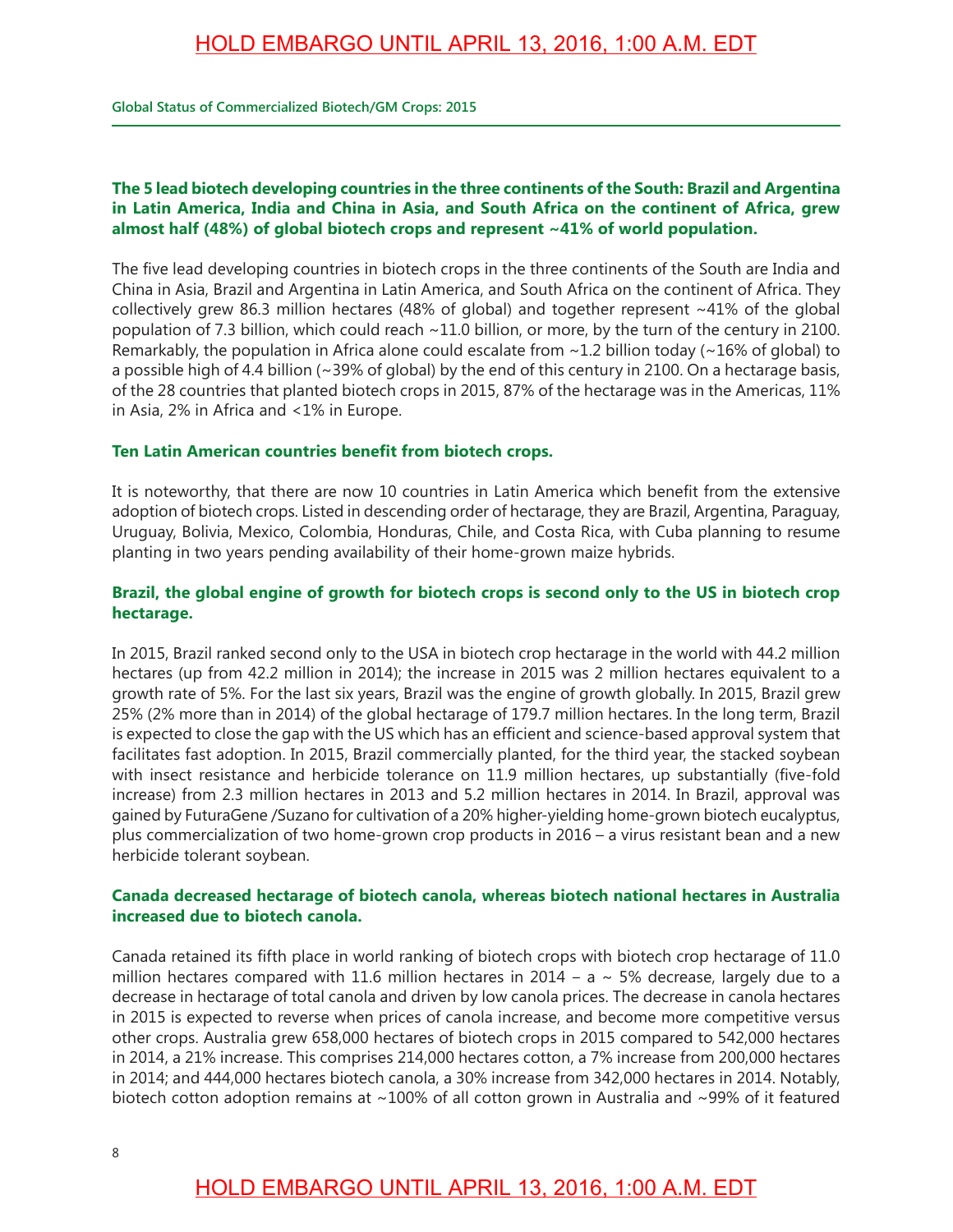the stacked traits (insect resistance and herbicide tolerance). Australia is providing global leadership in deployment of biotech cotton and insect resistance management with Bolgard™ lll already feldtested in 2015 on ~30,000 hectares.

### **India sustains its biotech cotton hectarage and becomes #1 cotton producer in the world.**

In a landmark development, India became the #1 cotton producer in the world, with much of the success attributed to Bt cotton. India continued to be the largest biotech cotton country in the world with 11.6 million hectares planted by 7.7 million small farmers with an adoption rate of 95%, similar to 2014. Brookes and Barfoot's latest estimate indicated that India had enhanced farm income from Bt cotton by US\$18.3 billion in the twelve year period 2002 to 2014 and US1.6 billion in 2014 alone.

### **Status of Bt cotton and virus resistant papaya in China**

In 2015, China successfully planted ~3.7 million hectares of biotech cotton at an adoption rate of 96%, (up from 93% in 2014) of its 3.8 million total cotton hectarage. In addition, ~7,000 hectares of virus resistant papaya were planted in Guangdong, Hunan Island and Guangxi; plus ~543 hectares of Bt poplar. Despite China's decreased total cotton hectarage, from 4.2 million hectares in 2014 to 3.8 million hectares, mainly due to lower prices and high stockpiles of cotton in China, biotech cotton adoption rate has increased from 93% in 2014 to 96% in 2015, and planted by an estimated  $~6.6$ million or more farmers. Virus resistant papaya plantings decreased from 8,475 hectares in 2014 to 7,000 hectares in 2015, due to over supply in 2014, but the adoption rate remained high at ~90%. In addition to farmers benefting directly from biotech Bt cotton there may be an additional 10 million secondary beneficiary farmers cultivating 22 million hectares of crops which are alternate hosts for cotton bollworm and benefit from decreased pest infestation due to the planting of Bt cotton. Thus, the actual total number of beneficiary farmers of biotech Bt cotton in China alone may well exceed 17 million. Economic gains at the farmer level from Bt cotton for the period 1997 to 2014 was US\$17.5 billion and US\$1.3 billion for 2014 alone.

Bt maize and Bt rice, offer signifcant potential benefts and have enormous implications for China, Asia, and the rest of the world in the near, mid and long term, because rice is the most important food crop and maize the most important feed crop in the world. China's research and commercialization of Bt maize, herbicide tolerant maize and phytase maize as well as Bt rice, will be very important potential contributions to China and the global food and feed needs. Whereas, President Xi Jinping has endorsed the GM technology that is used in biotech soybean and maize imported by China in very large quantities (77 million tons of soybean and 3.3 million tons of maize in 2015), domestic production of these biotech crops has not been implemented to-date. It is noteworthy that at the same time that the US approved biotech potato in 2015, China, the largest producer of potatoes in the world (6 million hectares), announced its intention to double its potato hectarage and designated potato as its fourth food staple following rice, maize, and wheat.

The Chinese government has disbursed at least US\$3 billion to research institutes and domestic companies to develop home-grown biotech seeds and discussions are underway to expedite approvals of pending biotech crops for cultivation. Domestic production of biotech maize would increase productivity and reduce China's dependency on imports of increasing quantities of maize, most of which (more than 90%) are biotech. China consumes one-third of global soybean production and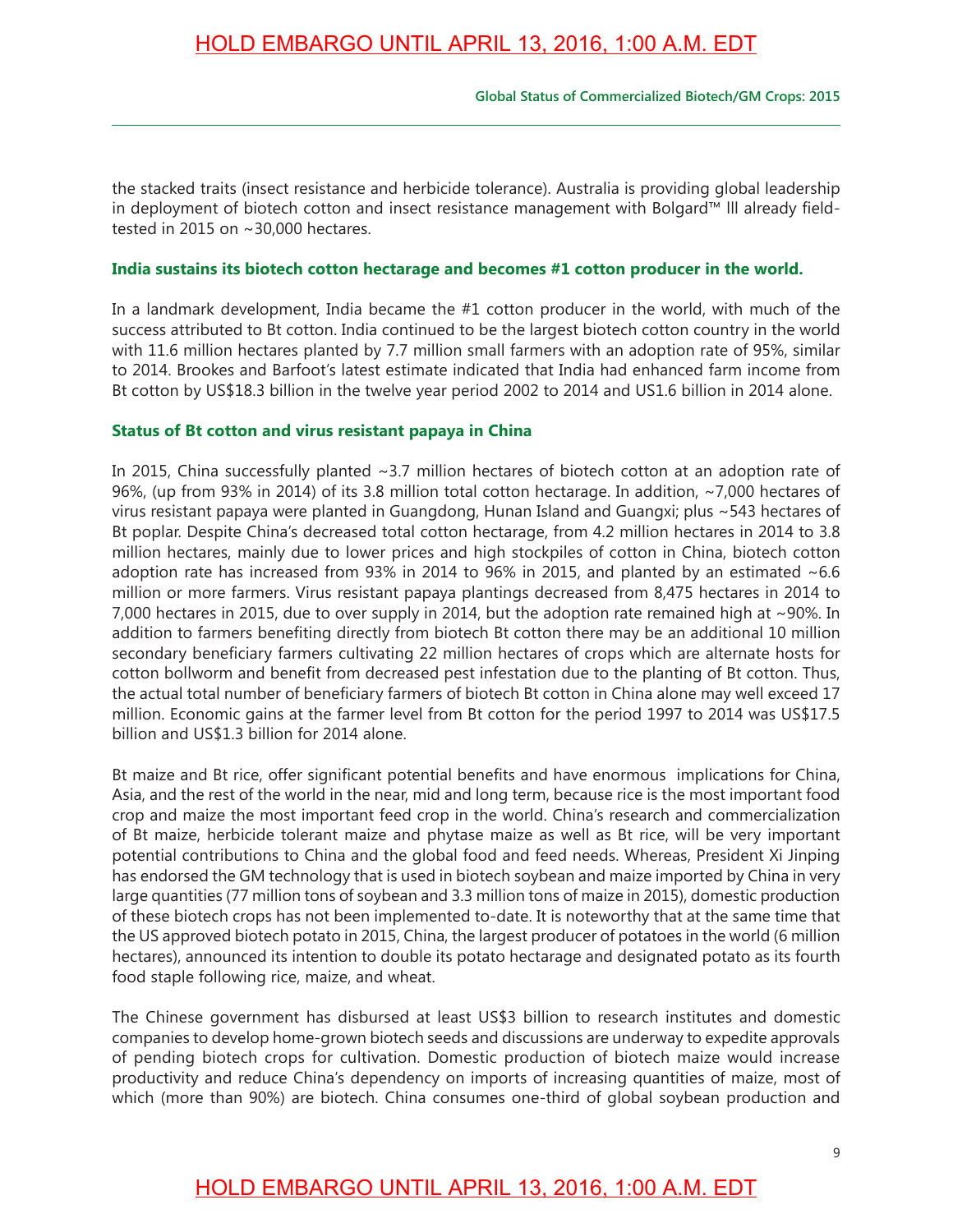imports 65% of global soybean imports, over 90% of which is biotech. Some observers speculate that home-grown biotech maize (Bt or phytase maize) will be commercialized in the next three years opening up an enormous potential market of 35 million hectares of maize. Thus, biotech crops could help China become less dependent on increasing imports of soybean and maize, over 90% of which are biotech. Bloomberg (November 2015) reported that President Xi Jinping has been urging China to support "strong research and innovation" on GM crops. His urging is consistent with the US\$43 billion bid from ChemChina for Syngenta, which could have high potential impact on the timely adoption of biotech maize on up to 35 million hectares in China in the near-term. A successful bid would provide ChemChina with immediate access to a large portfolio of ready- made safety- tested commercial GM crop products that have been grown globally for many years.

### **Status in Africa**

Despite some signifcant challenges, the African continent continued to make general progress on several fronts. A devastating drought in South Africa resulted in the country decreasing its intended biotech crop hectarage in 2015 by approximately 700,000 hectares from 3 million hectares to 2.3 million hectares – a massive 23% decrease. This underscores yet again the critical nature, and potentially lifethreatening importance of drought in Africa and the impending new drought challenges exacerbated by climate change. Importantly, the drought tolerant maize (DroughtGard®) under the WEMA project has been approved for general release in South Africa, while the (DT) maize with insect control (Bt) will be launched as scheduled in 2017. Sudan increased Bt cotton hectarage by 30% to 120,000 hectares whilst political transition changes and fiber quality precluded a potentially higher hectarage than ~0.4 million hectares in Burkina Faso. An additional eight countries (Cameroon, Egypt, Ghana, Kenya, Malawi, Nigeria, Swaziland and Uganda) conducted feld trials on priority African crops, the penultimate step prior to approval. The on-going trials focus on traits of high relevance to challenges facing Africa, including drought, nitrogen use efficiency, salt tolerance, nutritional enhancement, as well as resistance to tropical pests and diseases. Slow implementation of science-based and cost/ time-effective regulatory systems is the major constraint to adoption. Responsible, rigorous but not onerous regulation is urgently needed to suit the needs of both public and private sector technology developers in ensuring smooth delivery of the much needed tool into the hands of African famers. Ultimately, sustained political goodwill and intense engagement with all sector players will be keys in unlocking the regulatory stalemate.

### **Five EU countries planted 116,870 hectares of biotech Bt maize. Spain was by far the largest adopter, planting 92% of the total Bt maize hectarage in the EU.**

The same five EU countries (Spain, Portugal, Czechia, Slovakia and Romania) continued to plant 116,870 hectares of Bt maize, down 18% from the 143,016 hectares planted in 2014. Spain, which grew 92% of all biotech maize, led the EU with 107,749 hectares of Bt maize, down 18% from the 131,538 in 2014, with a 28% adoption rate compared with a 31% adoption in 2014. Bt maize hectarage declined in all five EU countries. The decreases in Bt maize were associated with several factors, including less total hectares of maize planted in 2015, but also due to significant disincentives for farmers confronted with bureaucratic and onerous reporting of intended plantings of Bt maize. In October 2015, 19 of the 28 EU countries voted to opt out of growing biotech crops but importantly all fve countries currently growing Bt maize voted to continue planting so that they can benefit from the significant advantages that biotech crops offer.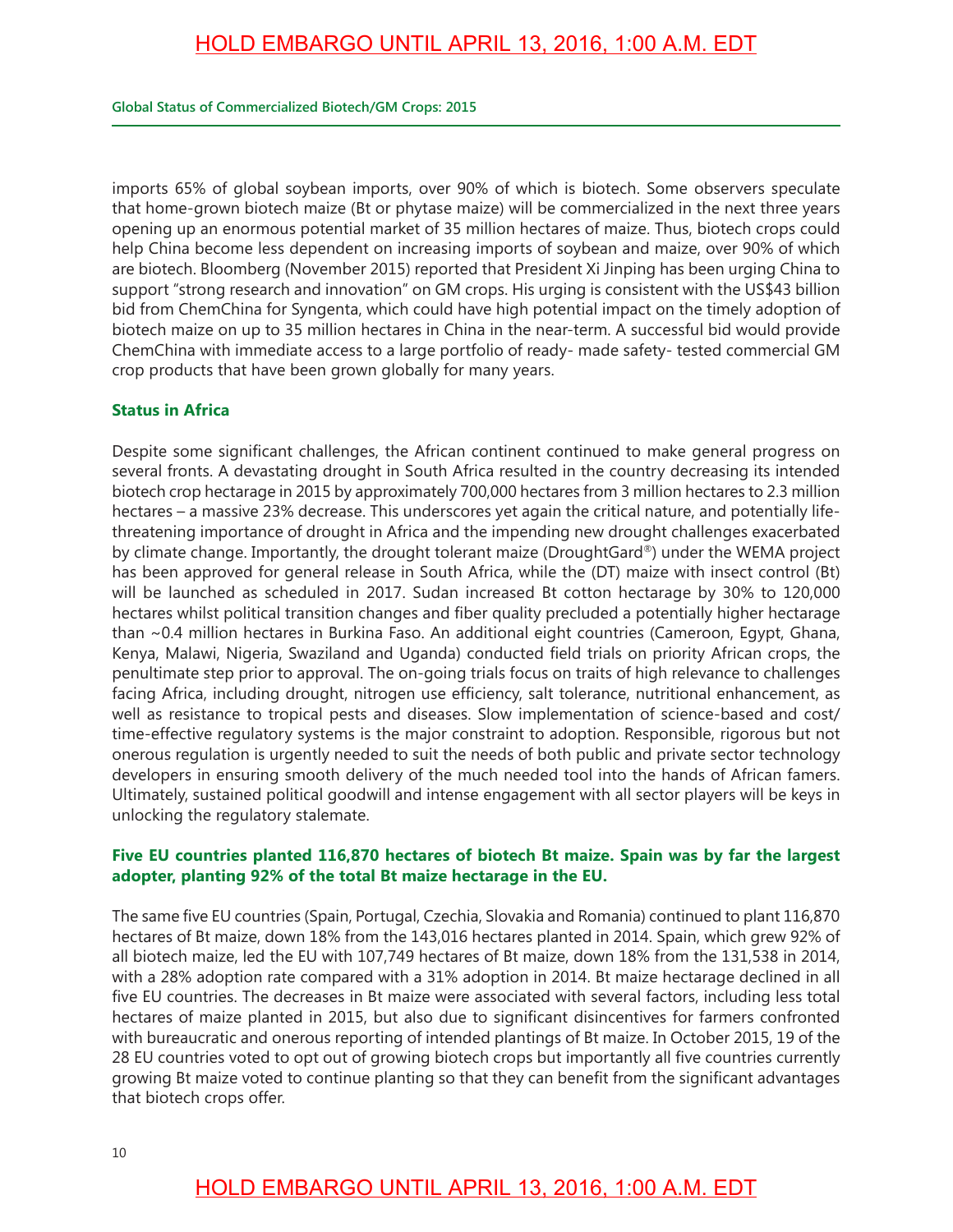**Global Status of Commercialized Biotech/GM Crops: 2015**

#### **Status of approved events for biotech crops**

As of November 15, 2015, a total of 40 countries (39 + EU - 28) have granted regulatory approvals to genetically modifed crops for use as food and/or feed use or for environmental release since 1994. From these countries, 3,418 regulatory approvals have been issued by regulatory authorities across 26 GM crops (not including carnation, rose and petunia) and 363 GM events. The top five countries with the most number of regulatory approvals include Japan (214 approvals), U.S.A. (187 not including stacked events), Canada (161), Mexico (158), and South Korea (136). Maize still has the most number of approved events (142 in 29 countries), followed by cotton (56 events in 22 countries), potato (44 events in 11 countries), canola (32 events in 13 countries), and soybean (31 events in 28 countries). The herbicide-tolerant maize event NK603 (54 approvals in 26 countries + EU-28) has the most number of approvals followed by the herbicide-tolerant soybean event GTS 40-3-2 (52 approvals in 26 countries + EU-28), the insect-resistant maize MON810 (50 approvals in 25 countries + EU-28), and the insectresistant maize Bt11 (50 approvals in 24 countries + EU-28). In December 8, 2015, the Supreme Court of the Philippines decided that the conduct of Bt eggplant feld testing is permanently enjoined; the Department of Agriculture Administrative Order No. 08, series of 2002 is declared null and void; and, consequently, any application of contained use, feld testing, propagation, and commercialization, and importation of genetically modifed organisms is temporarily enjoined until a new administrative order is promulgated in accordance with the law.

#### **Global value of biotech seed alone was ~US\$15.3 billion in 2015**

In 2015, the global market value of biotech crops, estimated by Cropnosis, was US\$15.3 billion, (down marginally from US\$15.7 billion in 2014); this represents 20% of the US\$76.2 billion global crop protection market in 2014, and 34% of the ~US\$45 billion global commercial seed market. The estimated global farm-gate revenues of the harvested commercial "end product" (the biotech grain and other harvested products) are more than ten times greater than the value of the biotech seed alone. A 2011 study estimated that the cost of discovery, development and authorization of a new biotech crop/trait was ~US\$135 million. A report by Transparency Market Research for the period 2013-2019 indicated that, global agricultural biotechnology which was worth US\$15.3 billion in 2012 is expected to be worth US\$28.7 billion by 2019. The value is estimated to expand at a rate of 9.5% compounded annual growth rate (CAGR) from 2013 to 2019 due to the rising demand for higher crop yield, combined with diminishing amounts of arable land that will drive the transgenic application segment of the market.

#### **THE CHALLENGE**

#### **The enormous challenge of feeding 9.7 billion in 2050**

Feeding 9.7 billion people in 2050, and  $\sim$ 11.0 billion in 2100, is one of, if not THE most daunting challenges facing mankind during the remaining years of this century. Global population, which was only 1.7 billion at the turn of the century in 1900, is now 7.3 billion (July 2015) – the world has added approximately 1 billion people in the span of the last 12 years. It is expected to climb to 9.7 billion by 2050, and to 11 billion at the end of this century in 2100. Globally, 870 million people are currently chronically hungry and 2 billion are malnourished. The world may consume more grain than it produced in 2015. Rates of growth in crop productivity have declined subsequent to the significant contribution of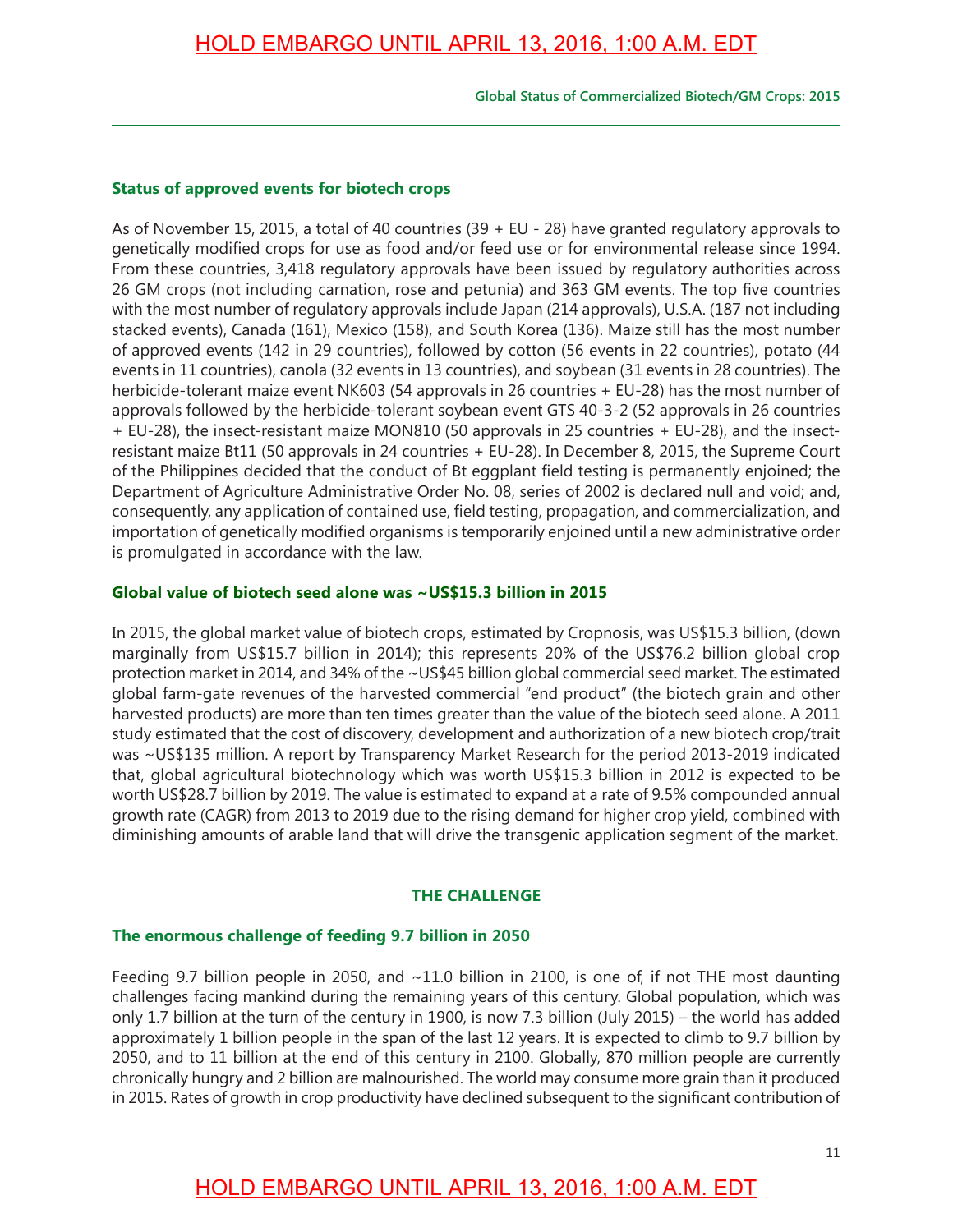the green revolutions of the 1960s for wheat and rice. It is now evident that conventional crop technology alone will not allow us to feed over 9 billion in 2050 and neither is biotechnology a panacea. An option being proposed by the global scientific community is a balanced, safe and sustainable approach, using the best of conventional crop technology (well adapted germplasm) and the best of biotechnology (appropriate GM and /non-GM traits) to achieve **sustainable intensifcation** of crop productivity on the 1.5 billion hectares of cropland globally. The returns on investments in agriculture are high and furthermore they directly impact on poverty alleviation, particularly on small resource-poor farmers and the rural landless dependent on agriculture, who represent the majority of the world's poorest people.

### **Climate Change: Papal Encyclical and COP 21 in Paris**

**Pope Francis** in his 2015 papal encyclical, 'Laudato Si', **underscored the importance for everyone, in a coordinated effort, to implement the necessary strategies to address climate change and environmental destruction which will affect everyone, especially the vulnerable members of global society** – the poor and the hungry. Efforts in the past by rich countries to help poor countries were determined not to be sufficient, hence there is an urgent global need to double and unify efforts.

The Pope's concern was also appropriately addressed **in a clarion call for action (not promises)** during the 21st Session of the Conference of the Parties (COP21) to the UN Framework Convention on Climate Change (UNFCCC) held in Paris, France in December 2015. Importantly, for the first time ever, a legally binding agreement was signed by 195 countries to limit global warming to below  $2^{\circ}C$ , above which, global crop production will decline substantially, particularly the developing countries, which can least afford the losses due to abiotic-stresses (higher temperatures and droughts) and biotic-stresses (pests, weeds and diseases). It is very important to acknowledge that **GM/biotech crops are already making a contribution to reduce the effects of increased stresses associated with climate change, as detailed in the next paragraph. Moreover, the potential of GM and the new biotech applications, such as CRISPR, is enormous for the future, when global population will reach 11 billion in 2100.** The challenge for society is to adopt harmonized, science-based appropriate/ proportionate regulation, which is practical and not overly onerous, that will ensure timely deployment to farmers of improved crops that can increase productivity, and double food production.

### **Biotech crops contribution to Food Security, Sustainability, the Environment and Climate Change**

The latest data for 1996 to 2014 showed that biotech crops contributed to Food Security, Sustainability and Climate Change by: increasing crop production valued at US\$150 billion; providing a better environment, by saving 583.5 million kg a.i. of pesticides in 1996-2014; in 2014 alone reducing CO2 emissions by 27 billion kg, equivalent to taking 12 million cars off the road for one year; conserving biodiversity in the period 1996-2014 by saving 152 million hectares of land (Brookes and Barfoot, 2016); and helped alleviate poverty by helping up to 16.5 million small farmers, and their families totaling >65 million people, who are some of the poorest people in the world. Biotech crops can increase productivity and income signifcantly and hence, can serve as an engine of rural economic growth that can contribute to the alleviation of poverty for the world's small and resource-poor farmers. Biotech crops can contribute to a **"sustainable intensifcation"** strategy favored by many Academies of Science worldwide, which allows productivity/production to be increased only on the current 1.5 billion hectares of global crop land, thereby saving forests and biodiversity. Biotech crops are essential but are not a panacea and adherence to good farming practices, such as rotations and resistance management for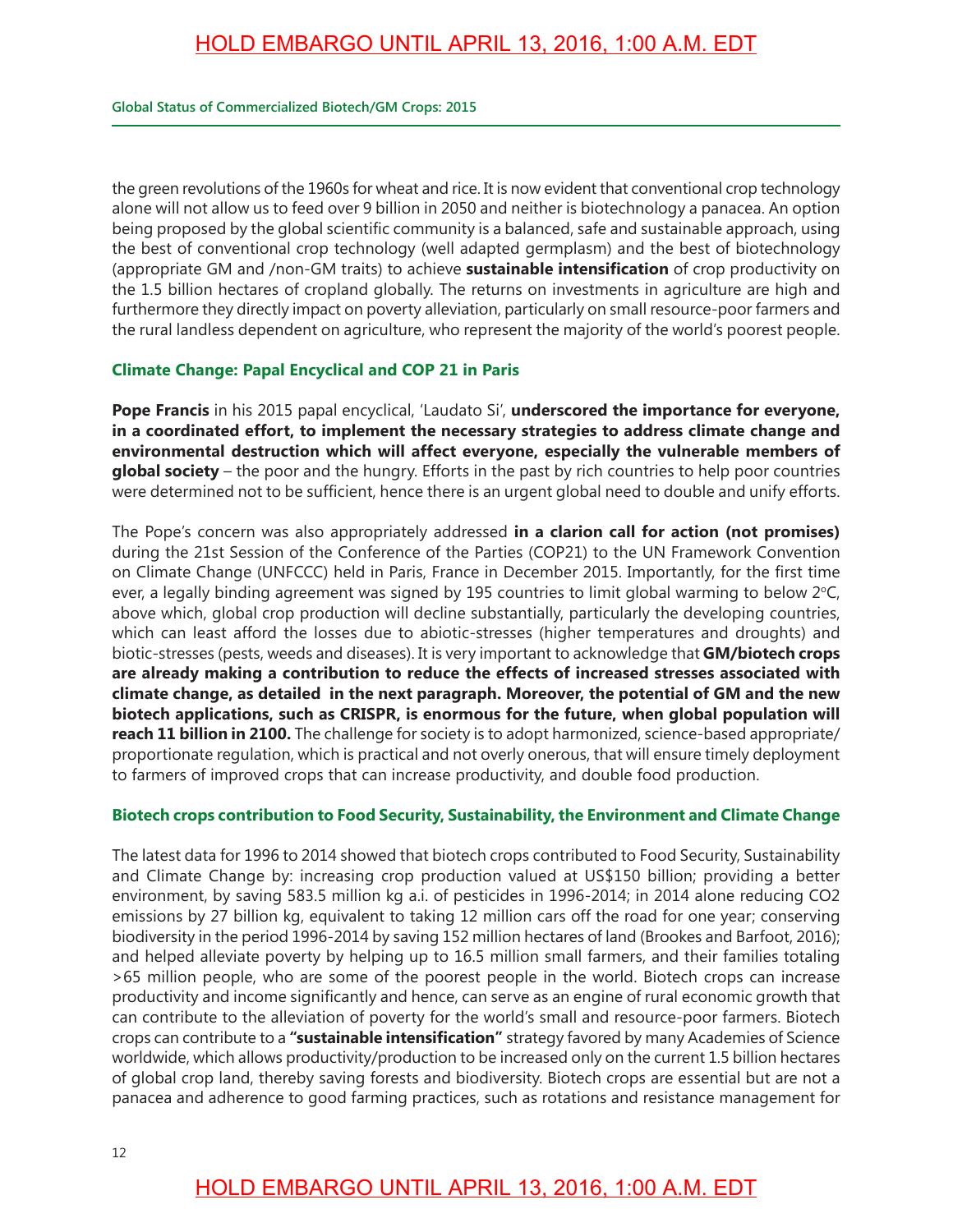insects, pathogens and weeds, are a must for biotech crops as they are for conventional crops.

#### **Regulation of biotech crops**

**Onerous regulation for transgenic biotech crops remains the principal constraint to adoption, which is particularly important for many developing countries,** denied the opportunity of using biotech crops to address food, feed and fiber security. Unlike the onerous regulation that currently applies to transgenics, genome-edited products logically lend themselves for science-based, fit-forpurpose, proportionate and appropriate regulation. Opponents of GM crops and the new genomeediting technologies such as CRISPR are opposed to science/evidence- based regulation and are demanding onerous regulation that is denying poor farmers in the developing countries, as well as Europe's access to the technologies. By using these technologies, small poor farmers will be able to survive and contribute to the doubling of food production to meet the needs of a growing population which will reach 11 billion in 2100. Moreover, the opponents of GM crops and the biotech applications such as CRISPR are estimated to have a massive global budget which doubled from an estimated US\$10 billion in 2011 to US\$20 billion in 2014.

The encouraging outlook is that technology, in conjunction with conducive policies can double food production. However, the doubling of food production cannot be realized by society unless it ensures that regulation of GM and genome-edited derived crops is science/evidence-based, fit-for- purpose, and to the extent possible harmonized globally. Failure by global society to ensure timely and appropriate regulation on food production will have dire consequences. On the one hand the world will suffer because of inadequate food supplies, whilst on the other hand the power of science and technology to produce a safe, adequate and assured supply of food for all of mankind will be rejected because of the dominant ideological voices of the opponents of the new biotech technologies.

#### **Global meta-analysis, confrms signifcant and multiple benefts**

The meta-analysis conducted by Klumper and Qaim (2014) on 147 published biotech crop studies during the last 20 years, concluded that *"on average, GM technology adoption has reduced chemical pesticide use by 37%, increased crop yields by 22%, and increased farmer profts by 68%. Yield gains and pesticide reductions are larger for insect-resistant crops than for herbicide-tolerant crops. Yield and proft gains are higher in developing countries than in developed countries."* These findings corroborate the findings of the annual global impact study by Brookes and Barfoot of PG Economics, annually referenced in the Annual ISAAA Briefs. Qaim (2015) presented a more thorough description of the impacts of current and possible future GM crop applications, and their substantial contribution to sustainable agricultural development and food security, in his recent book, *Genetically Modifed Crops and Agricultural Development.* He concluded that continued opposition to technologies that were shown to be beneficial and safe entails unnecessary human suffering and environmental degradation.

### **Status of Golden Rice**

**WHO concluded that 190 to 250 million preschool children worldwide are affected by VAD**  annually. Golden Rice could prevent 1.3 to 2.5 million child deaths annually. At IRRI, the Golden Rice trait event E, has been bred into mega varieties, and confined field tests are in progress in the Philippines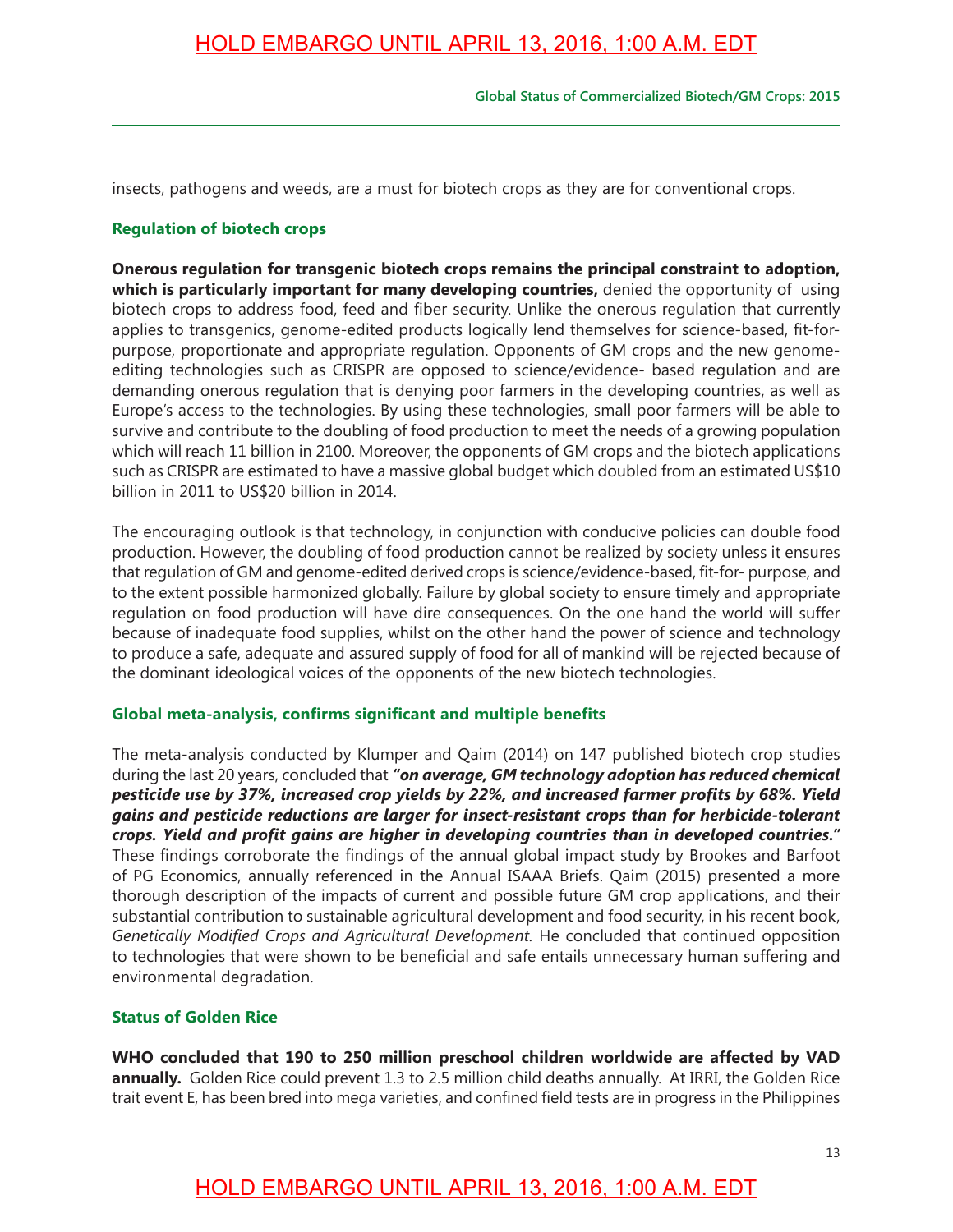and a feld trial has been approved in Bangladesh. The important mission of the Golden Rice project is to contribute to improving the health of millions of people suffering from micronutrient defciency. Rice is the staple of 4 billion people in the South who collectively consume only 2,006,869 calories per day. This consumption is broken down by region, per day in: South Asia (1,130,648 calories), Southeast Asia (660,979 calories), Africa (125,124), Latin America (75,238), and Central Asia (14,880) for a total of 2,006,869 calories per day (HarvestPlus, Personal Communications). These are the regions where most Vitamin A Deficiency (VAD) and associated illnesses occur - these can be reduced if people are provided with Golden Rice, a biotech rice with beta carotene. Around 100 to 150 grams per day of the improved Golden Rice will provide more than half the needs of people suffering from vitamin A deficiency.

### **New Breeding Technologies (NBT): The critical role of utilizing evolving and promising new biotechnology applications, such as CRISPR, in crop improvement**

Twenty years after the commercialization of biotech/GM crops developed through the use of Agrobacterium or particle bombardment, the scientific global community are again enthusiastic about the potential of a new crop biotechnology called "genome- or gene-editing". There are different types of genome editing technologies, the most recent named CRISPR (Clustered regularly interspaced short palindromic repeat) is judged to be promising by many stakeholders. These new technologies allow the cutting of the DNA at a pre-determined location and the precise insertion of the mutation, or single nucleotide changes at an optimal location in the genome for maximum expression. Readers are referred to two essays on new breeding technologies and genome-edited applications in the collection of invitational essays in the companion document to the Brief on the ISAAA website. Experts in the field believe that potentially the "real power" of these new technologies is their ability to "edit" and modify single or multiple native plant genes (non-GM), coding for important traits such as drought and, generating useful improved crops that are not transgenic. Products already under development include all the major food and feed crops: canola (herbicide tolerance), maize (drought tolerance), wheat (disease resistance and hybrid technology), soybean (oil quality), rice (disease resistance), potato (improved storage qualities), tomato (fruit ripening), and peanuts (allergen-free). More complex traits, coded by multiple genes, like improved photosynthesis, are planned for the future, which may be closer than some people think. CRISPR earned *Science's* 2015 "Breakthrough of the Year Laurels". A runnerup in 2012 and 2013, the technology now revolutionizing genetic research and gene therapy "broke away from the pack, revealing its true power in a series of spectacular achievements," opined Science correspondent John Travis in the December 18 issue.

Acknowledging that no technology, including genome-editing, is a panacea or a silver bullet, many well-informed observers in the scientific community (gene therapy in medicine, where the technology was first developed, and crop improvement in agriculture) are of the view that genome-editing offers a timely and unique set of significant comparative advantages over conventional and GM crops in four domains: **precision** – due to its ability to precisely control single or multiple genes resulting in products that do not differ from natural mutations; **regulation** – unlike the onerous regulation that currently applies to transgenics, genome-edited products logically lend themselves for science-based, ft-for-purpose, proportionate regulation; **speed** – some products, for example, genome-edited derived potato, have been developed in only one year, compared with up to 10 years using conventional or GM technology; and **cost** – higher speed in improving crops and reduced regulation translates into signifcant overall savings. The average cost for developing a GM crop is US\$135 million of which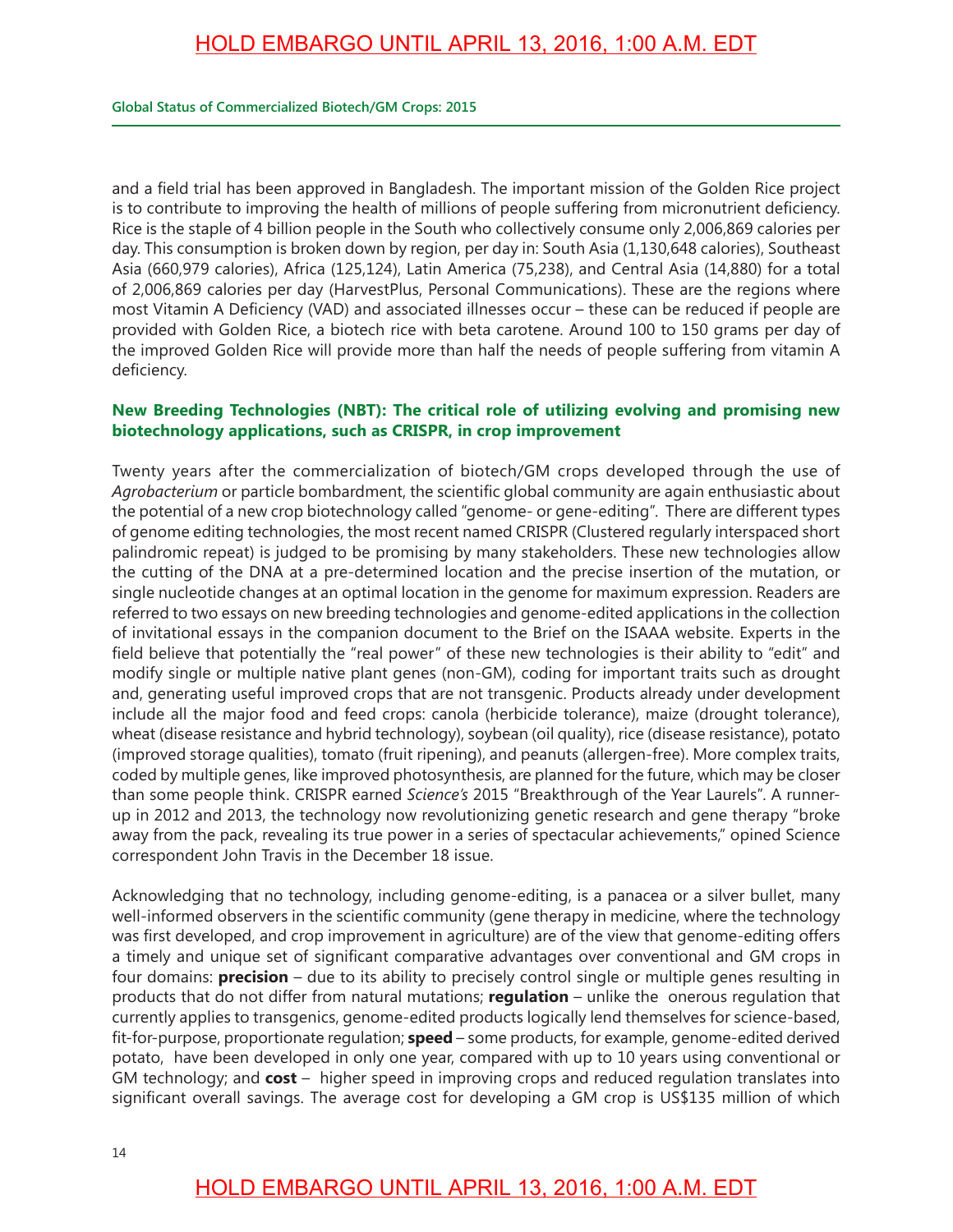#### **Global Status of Commercialized Biotech/GM Crops: 2015**

US\$35 million is onerous regulation costs. The hope is that regulatory bodies worldwide will not require stringent regulation for genome edited crops and to the extent possible facilitate harmonization of regulations internationally. This augers well for the new genome-edited technologies which will allow more affordable, superior, state-of-the-art crops to be offered to producers and consumers.

To ISAAA's knowledge, the frst non-GM, genome-edited product, to be approved and commercialized is SU Canola™ developed by Cibus and grown on 10,000 acres (4,000 hectares) in the USA in 2015. Canada has also approved SU Canola™ for planting. Similar non-GM products are under development in many laboratories globally with a view to commercialization by farmers as early as five years from now in 2020. For example, DuPont has indicated that it already has CRISPR-derived maize and wheat plants growing in the greenhouse and is hoping to conduct the frst feld tests in 2016. Several countries − USA, Canada, Sweden and Argentina, have already considered regulation of simply mutated products through CRISPR and similar technologies, and concluded that they do not require to be deregulated under their respective national GM regulations. Dr. Jansson from Sweden has opined that **"the decision of the Swedish Board of Agriculture is the only logical one"** for their particular genome-edited products. Importantly, the determination of the need to regulate should be focused on the specifc product and not the process.

Leading scientists from the global scientifc community are of the view that international harmonization of science-based regulation of genome-edited crops is absolutely critical for plant breeding programs. This is because these programs are required to urgently increase global crop productivity, in order to achieve food security for 11 billion people in 2100, as well as mitigating the additional and formidable challenges, such as more frequent and more severe droughts posed by climate change. **The EU and many other countries are expected to report their fndings, positions and decisions on regulation of genome-edited technologies in the near term – these will be critical game-changing decisions with global implications for the role of science in food security, climate change, and the alleviation of hunger and poverty for almost one billion people in the developing countries.**

To summarize, the unusual degree of interest and enthusiasm in genome-editing is that, relative to other conventional and GM technologies, it is simple, swift, precise and affordable – features that make it a universally attractive development for most stakeholders. Genome-editing can help solve the misery of the ~ 850 million poor people who are suffering from food insecurity in the developing countries, where one thousand people an hour die from hunger and malnutrition – a situation that is unacceptable in a just society. Norman Borlaug opined that you cannot build peace on empty stomachs, and that **technology can contribute to food security** and a better quality of life for millions of poor people – he was right – the right to adequate food is imperative, and **biotechnology** can help make it happen.

### **FUTURE PROSPECTS**

There are three domains that merit considerations:

**Firstly**, the high rates of adoption (90% to 100%) of current major biotech crops l**eave little room for expansion in mature markets in principal biotech crop countries.** However, there is a signifcant potential for selected products such as biotech maize. For example, in Asia, there are about 60 million hectares of potential biotech maize, with 35 million hectares in China alone; there is a similar potential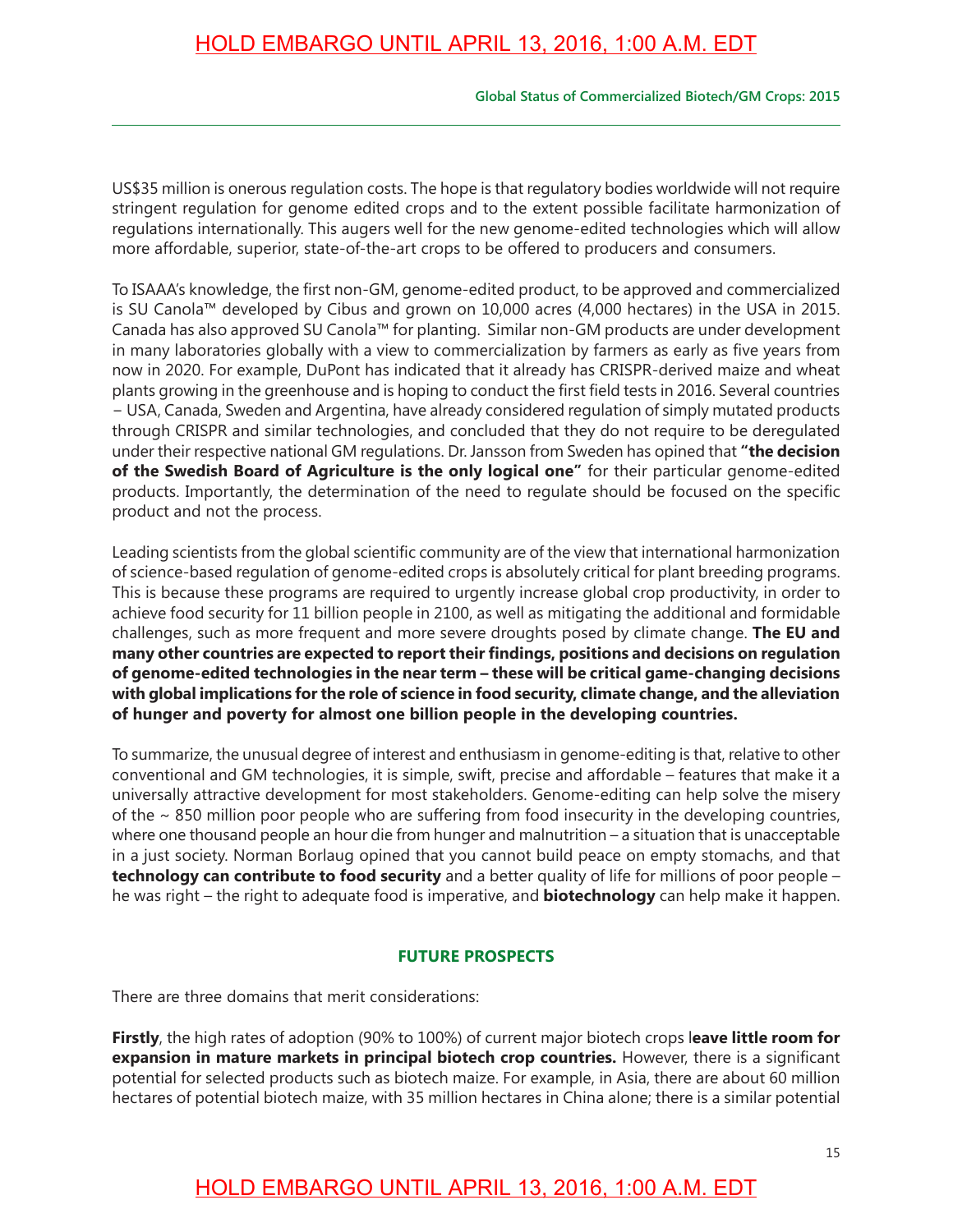#### **Global Status of Commercialized Biotech/GM Crops: 2015**

in Africa for up to 35 million hectares of biotech maize and for biotech cotton, in up to 10 African countries growing 100,000 hectares, or more, of cotton.

**Secondly**, the pipeline is full of new biotech crop products which could (subject to regulatory approval for planting and import) be available during the next 5 years or so  $-$  a portfolio of over 85 potential products are listed in the full Brief. They include, the WEMA-derived biotech drought tolerant maize expected to be released in Africa in 2017, a broad range of new crops and traits including products with multiple modes of resistance to pests/diseases and tolerance to herbicides, as well as resistance to nematodes. Golden Rice is progressing with feld testing in Asia. Crops for the poor, particularly in Africa, such as fortifed bananas and pest resistant cowpea, look promising and **institutionally, public-private partnerships (PPP) have been relatively successful in developing and delivering approved products to farmers** – four PPP case studies, featuring a broad range of different biotech crops and traits in all three continents of the South, are presented in the Appendix of the full Brief.

**Thirdly**, the advent of genome-edited crops may be, by far, the most important development identifed by today's scientifc community. A recent and promising application is the powerful technology named **CRISPR**. Many well-informed observers in the scientific community are of the view that genome-editing offers a timely and powerful unique set of signifcant advantages over conventional and GM crops in four domains: **precision, speed, cost and regulation** – unlike the onerous regulation that currently applies to transgenics, genome-edited products logically lend themselves for science-based, ft-for-purpose, proportionate regulation. Progress with the latter would be an enormous advantage. For more details the reader is referred to two essays in the companion document to Brief 51 on the ISAAA website (to celebrate the 20<sup>th</sup> anniversary of the commercialization of biotech crops) which describe the evolution of crop improvement technology, particularly the role of the new breeding technologies (NBT). It includes **a proposed forward-looking strategy of using the troika of transgenes, genome-editing and microbes** (the use of plant microbiomes as a new source of additional genes to modify plant traits) to increase crop productivity which in turn can contribute to the noble goal of food security and the alleviation of hunger and poverty.

#### **CLOSING COMMENTS**

#### **The Way Forward**

The way forward is to work together – collaboration – between the North and the South, East and **West, Public and Private Partnerships (PPP), using both conventional (well-adapted germplasm)**  and biotechnology applications (enhanced beneficial traits). In reviewing crop technology transfer projects over the last two decades, the progress and promise of public-private sector partnerships (PPP) is striking. PPP projects offer fexibility and have been successful under a very broad range of circumstances. **Importantly, PPP offer advantages that increase the probability of delivering an approved biotech crop product at the farmer level within a reasonable time frame.** Four PPP case studies/projects, selected and reviewed by ISAAA illustrate the range of diversity in the four model PPP projects: Bt brinjal (eggplant) in Bangladesh, herbicide tolerant soybean in Brazil, drought tolerant sugarcane in Indonesia, and the WEMA project for drought tolerance in maize in selected countries in Africa. For the convenience of readers, short updated descriptions of each of the four case studies, are summarized in the Appendix of Brief 51-2015.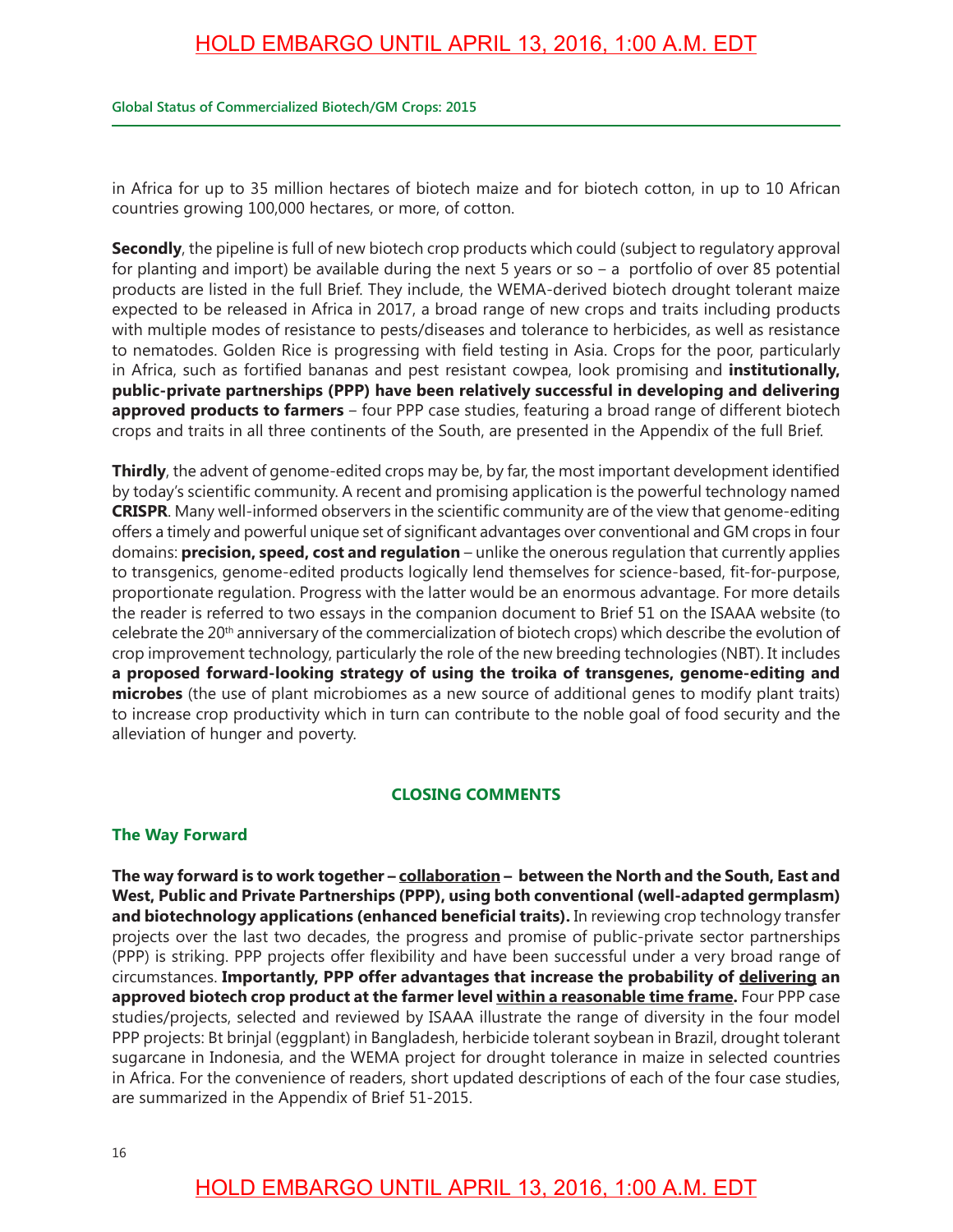### **Norman Borlaug's Legacy and Advocacy of Crop Biotechnology**

It is fitting and timely to close this celebratory 20<sup>th</sup> Anniversary ISAAA Brief for 2015, by chronicling the counsel of the late 1970 Nobel Peace Laureate, Norman Borlaug, on biotechnology including GM crops. Norman Borlaug, who saved a billion people from hunger, was awarded the Nobel Peace Prize for the impact of his semi-dwarf wheat technology on the alleviation of hunger and poverty. Norman Borlaug was also the founding patron of ISAAA, and the greatest advocate for biotechnology and biotech/GM crops worldwide.

Below is a memorable Norman Borlaug quote, in which he calls for **courage** from our leaders, (both scientifc and political) to support crop biotechnology which can contribute to global food security and a more peaceful world. It is noteworthy that the quote is from the man who knew more than anyone about feeding the world because he had **"done it"** during the green revolution of the 1960s and understood the essence of the proverb – **reading is learning, seeing is believing, but doing is knowing – knowledge.** This Brief seeks to share knowledge freely about all aspects of biotech crops whilst respecting the rights of readers to make their own informed-decisions about crop biotechnology.

#### **Norman Borlaug Quote:**

**"What we need is courage by the leaders of those countries where farmers still have no choice but to use older and less effective methods. The Green Revolution and now plant biotechnology are helping meet the growing demand for food production, while preserving our environment for future generations" (ISAAA, 2009).**

ISAAA is a not-for-proft organization, sponsored by public and private sector organizations. More detailed information to complement the content of this Executive Summary is provided in the full xxx-page ISAAA Brief 51, **"20th Anniversary of the Commercialization of Biotech Crops (1996 to 2015), and Highlights for 2015**. authored by Clive James. For further information, please visit http:// www.isaaa.org or contact ISAAA SEAsiaCenter at +63 49 536 7216, or email to info@isaaa.org.